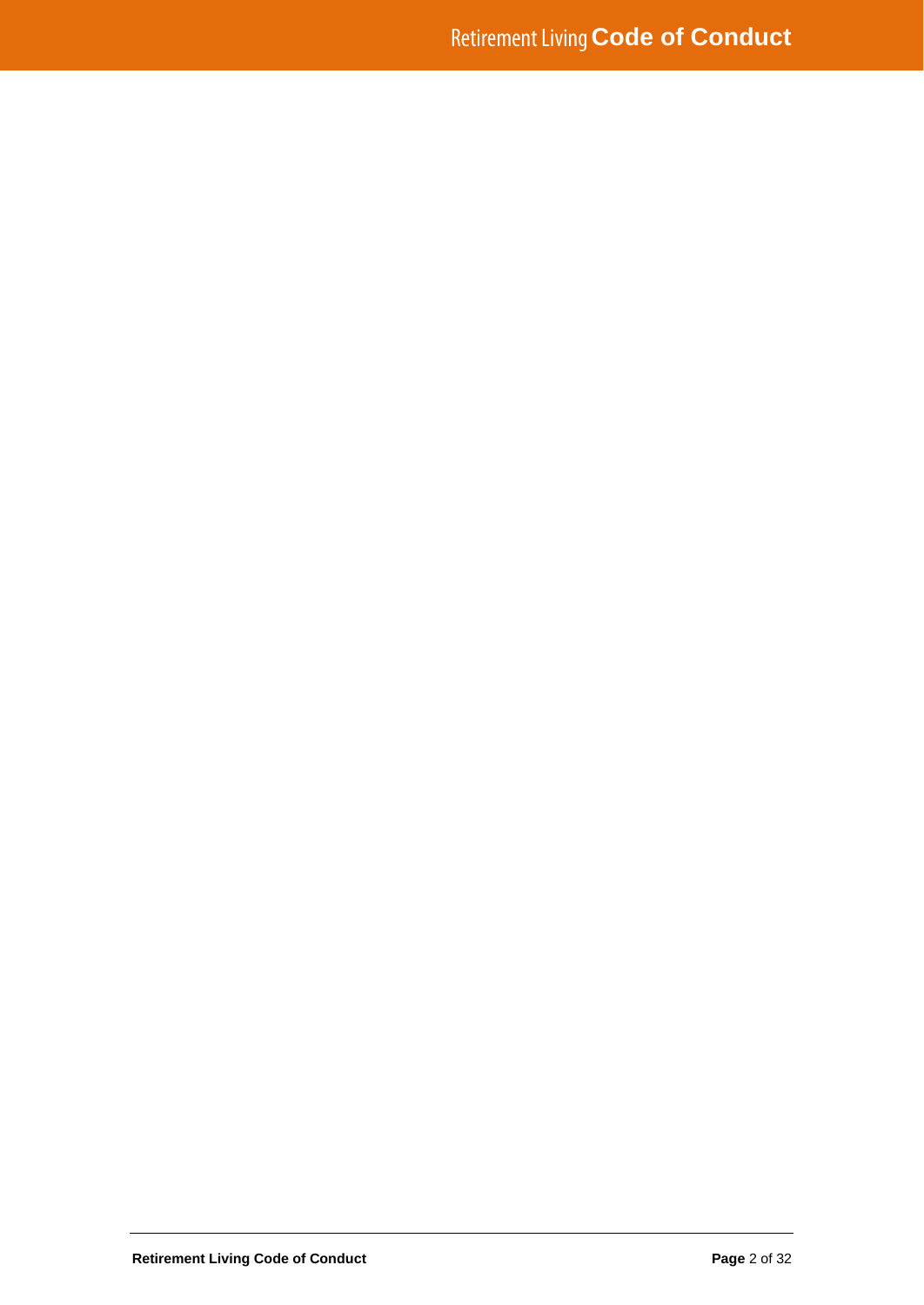# **Retirement Living Code of Conduct**

(Updated) January 2020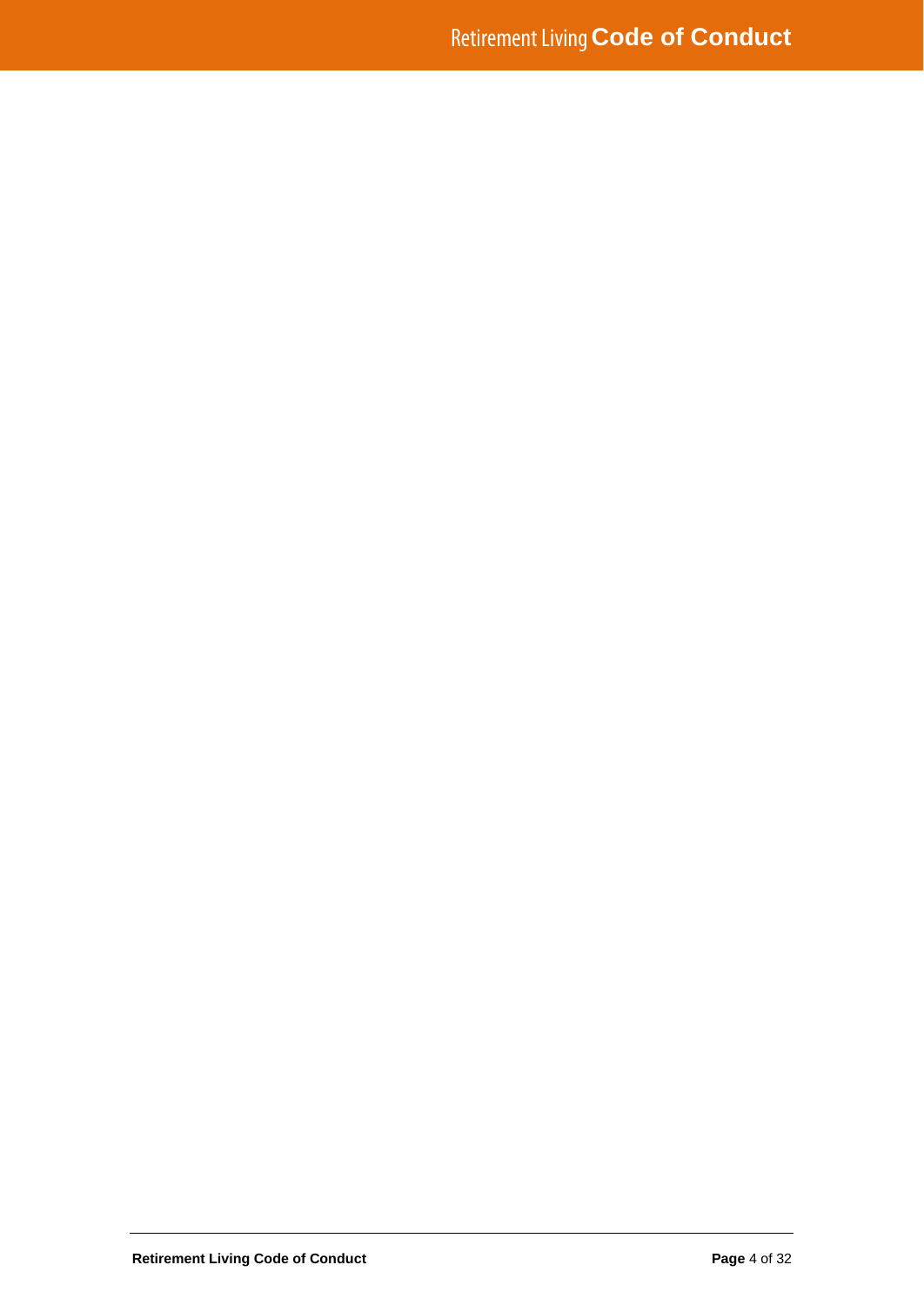## **TABLE OF CONTENTS**

| A |  |
|---|--|
| B |  |
| С |  |
| D |  |
|   |  |
|   |  |
|   |  |
|   |  |
|   |  |
|   |  |
|   |  |
|   |  |
|   |  |
|   |  |
|   |  |
|   |  |
|   |  |
|   |  |
|   |  |
|   |  |
|   |  |
|   |  |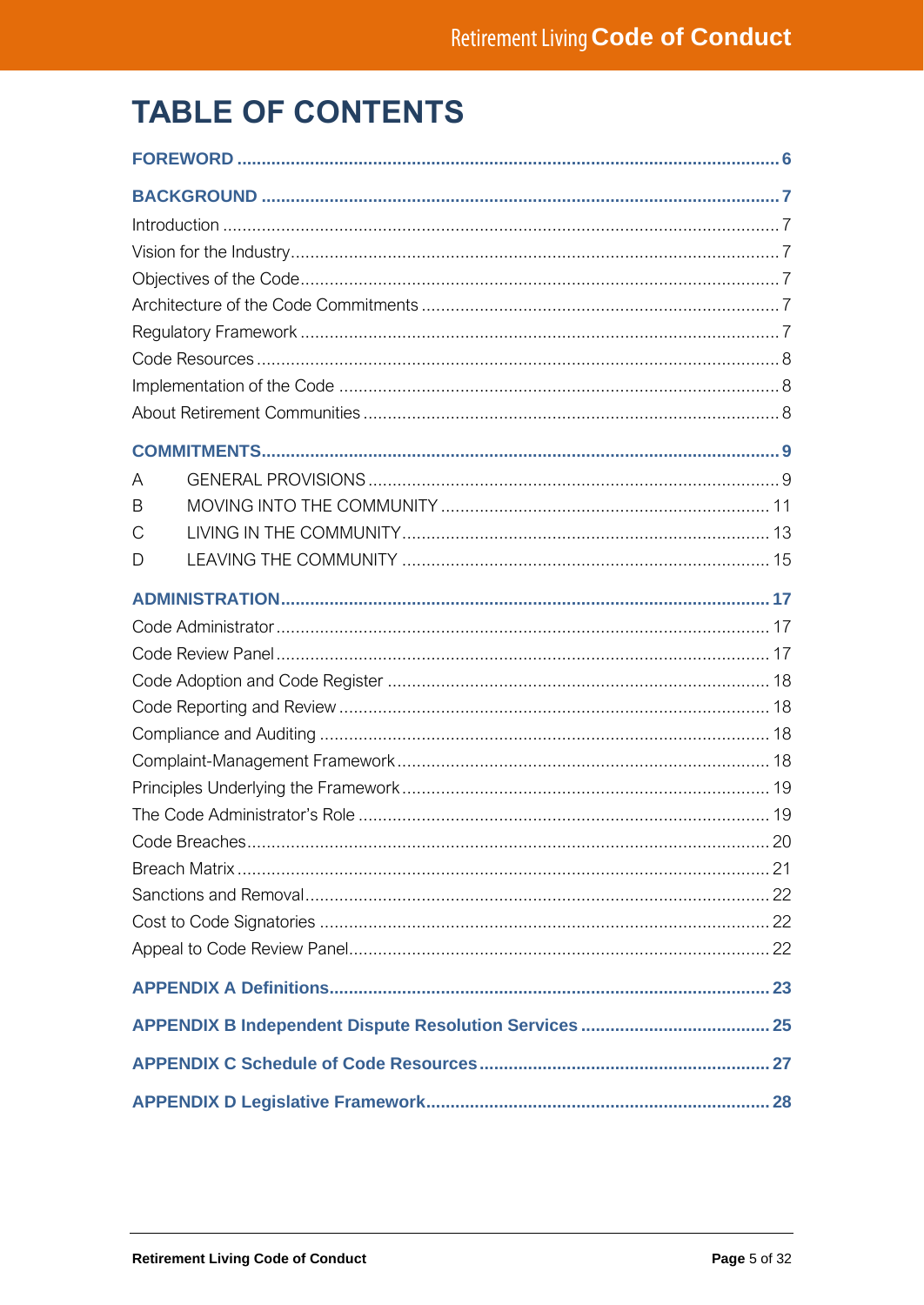### **FOREWORD**

The *Retirement Living Code of Conduct* is an industry initiative, developed and supported by the Retirement Living Council and Leading Age Services Australia, which is intended to help operators provide a trustworthy and high-quality service for those living in, and considering moving to, a Retirement Community.

The Code is particularly focused on the wellbeing of residents. It prioritises fairness in marketing and sales practices; maintaining good relationships with residents and stakeholders; and transparent processes when residents move out. There is a particular emphasis on improving the handling of complaints and reaching resolution in disputes. These mechanisms have been developed in a way that will complement existing dispute resolution processes, and they aim to be adaptable to the role of any potential industry ombudsman or ambassador.

This Code uses the term "Retirement Communities" to capture a breadth of seniors housing types, particularly Retirement Villages (in their various forms). Retirement Communities generally combine high quality fit-for-purpose housing, with tailored support services, which are designed to meet the specific needs of older people within a community environment.

There are Retirement Communities in every Australian state and territory. The industry estimates there are approximately 2300 retirement villages across Australia, that provide homes to about 200,000 people. This number is increasing year on year.

Launched in December 2018**,** this Code recognises Retirement Communities are governed by a complex and diverse set of legislation and regulations. It was developed in consultation with key industry stakeholders, including governments, operators and, most importantly, residents and resident representative bodies.

In forming the Code, domestic and international best-practice examples have been considered. The development of this Code was also guided by the Australian Competition and Consumer Commission's *Guidelines for developing effective voluntary industry codes of conduct*.

I encourage industry participants, residents, prospective residents and interested stakeholders to support the Code, and hope you find it a helpful way to promote and protect resident rights and prove a benchmark for promoting best practice.

**ML MACDONALD Chair, Retirement Living Code Administration**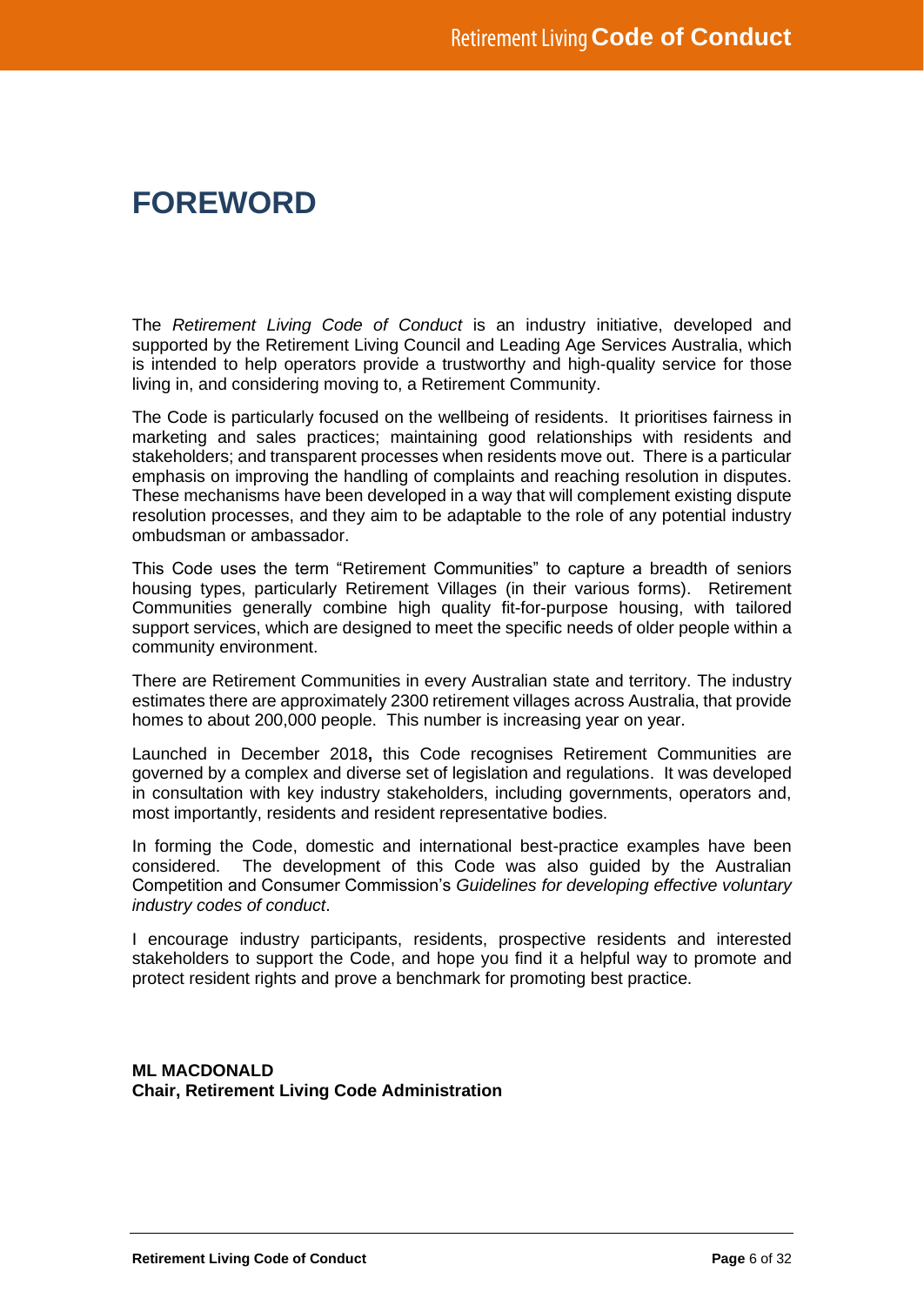## **BACKGROUND**

#### **Introduction**

The Retirement Living Code of Conduct is a voluntary industry code for Retirement Communities across Australia. The Code comprises five sections:

- 1. Foreword
- 2. Background Introduction, Purpose and Objectives of the Code;
- 3. Commitments the Rules of the Code;
- 4. Administration the Governance and Administration of the Code;
- 5. Appendices additional resources for the implementation and administration of the Code.

#### **Vision for the Industry**

Signatories to the Code share a vision to promote and protect the independence, privacy, dignity, happiness, safety and security of older people through the provision of specialised, quality, fit-for-purpose housing, with tailored support services, within a community environment.

#### **Objectives of the Code**

- 1. Promote and protect the interests of current and future residents;
- 2. Help implement regulation in a way that creates high and consistent standards regarding the marketing, sales and operation of Retirement Communities;
- 3. Promote trust and confidence in the sector;
- 4. Provide a framework to assist open, transparent and efficient resolution of complaints by residents;
- 5. Provide industry leadership to promote effective self-regulation that complements and builds on existing regulatory arrangements.

#### **Architecture of the Code Commitments**

The Code Commitments are the rules to which Signatories have committed. They are written in the first person and from the perspective of the Retirement Community operator. Signatories are making these commitments to current and potential residents and other stakeholders. The sub-sections mirror the key phases of the resident experience within Retirement Communities:

- A. General Provisions
- B. Moving into the Community
- C. Living in the Community
- D. Leaving the Community

The appendices contain additional information regarding administration of the Code, the operation of the Code Administrator, the Code Review Panel, and complaint handling. They also include resources to assist Signatories understand and meet the Code Commitments.

#### **Regulatory Framework**

The Retirement Living Code of Conduct is intended to co-exist with relevant state and federal legislation, including various state retirement village acts and Australian Consumer Law. The existing regulatory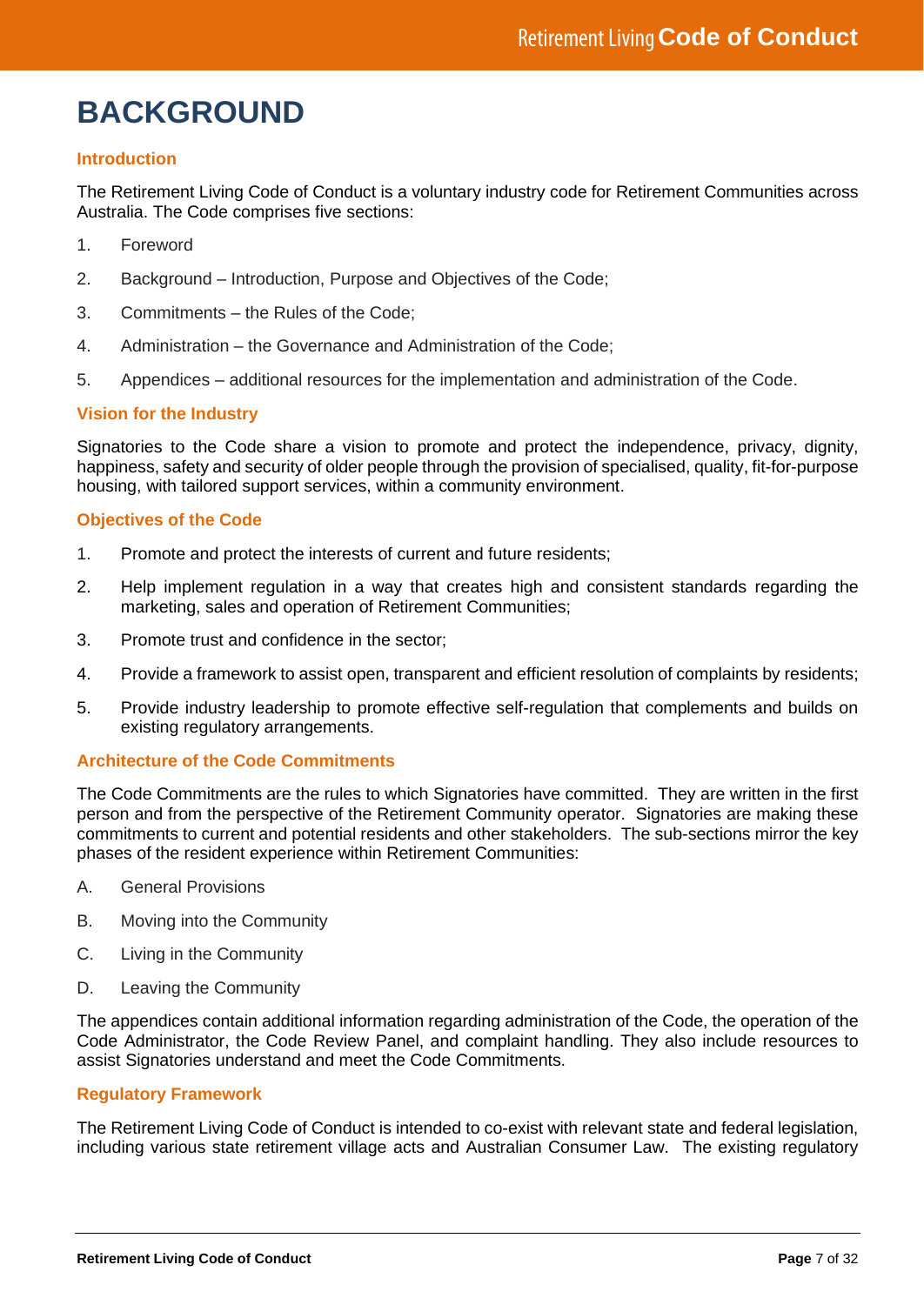and legal obligations of Signatories and residents are not replaced or restricted by this Code.

The Code is intended to provide a basis for implementing regulation in a way that creates high and consistent standards, which serve to meet the expectations of residents and the broader community, whilst recognising the rights and obligations of both operators and residents.

#### **Code Resources**

The Code Administrator provides additional Code Resources in order to:

- Assist Signatories understand and meet the Commitments of the Code;
- Assist stakeholders understand the structure and operation of the Code;
- Assist with the promotion and adoption of the Code; and
- Generally assist in achieving the Code's objectives.

Current Code Resources are listed in Appendix C.

#### **Implementation of the Code**

The Code is operational from 1 January 2020.

From 1 January 2020:

- Operators can be recognised as Signatories to the Code and have a Retirement Community listed as a Registered Community
- A list of Registered Communities will be published by the Code Administrator
- Signatories and Registered Communities will be able to promote Code Compliance.

#### **About Retirement Communities**

Retirement Communities incorporate specialised, quality fit-for-purpose housing in a community environment, often incorporating support services, designed to meet the specific needs of older people. They allow residents to maintain their privacy and independence and aim to provide a safe and secure environment with the reassurance of a variety of additional services. These can include on-site staff, communal facilities and in many cases optional care and support for residents.

The industry brings a diversity of housing ideal for many ageing Australians as they seek an affordable and vibrant lifestyle. This Code uses the term "Retirement Communities" to encapsulate a broad range of communities, including Retirement Villages.

To live in a Retirement Community, a prospective resident enters a contract with the owner or operator. There are various types of tenure in Retirement Communities. Some provide freehold title to homes within the community, but it is more common for Retirement Village occupancy to be via a long-term or lifetime lease or licence agreement between the resident and operator. Others provide a rental tenancy agreement.

A home in a Retirement Community is not an investment property, nor is it a vehicle to build personal wealth. It is a lifestyle choice, a place to live and a hub for services; a place to enjoy facilities, activities and the company of others.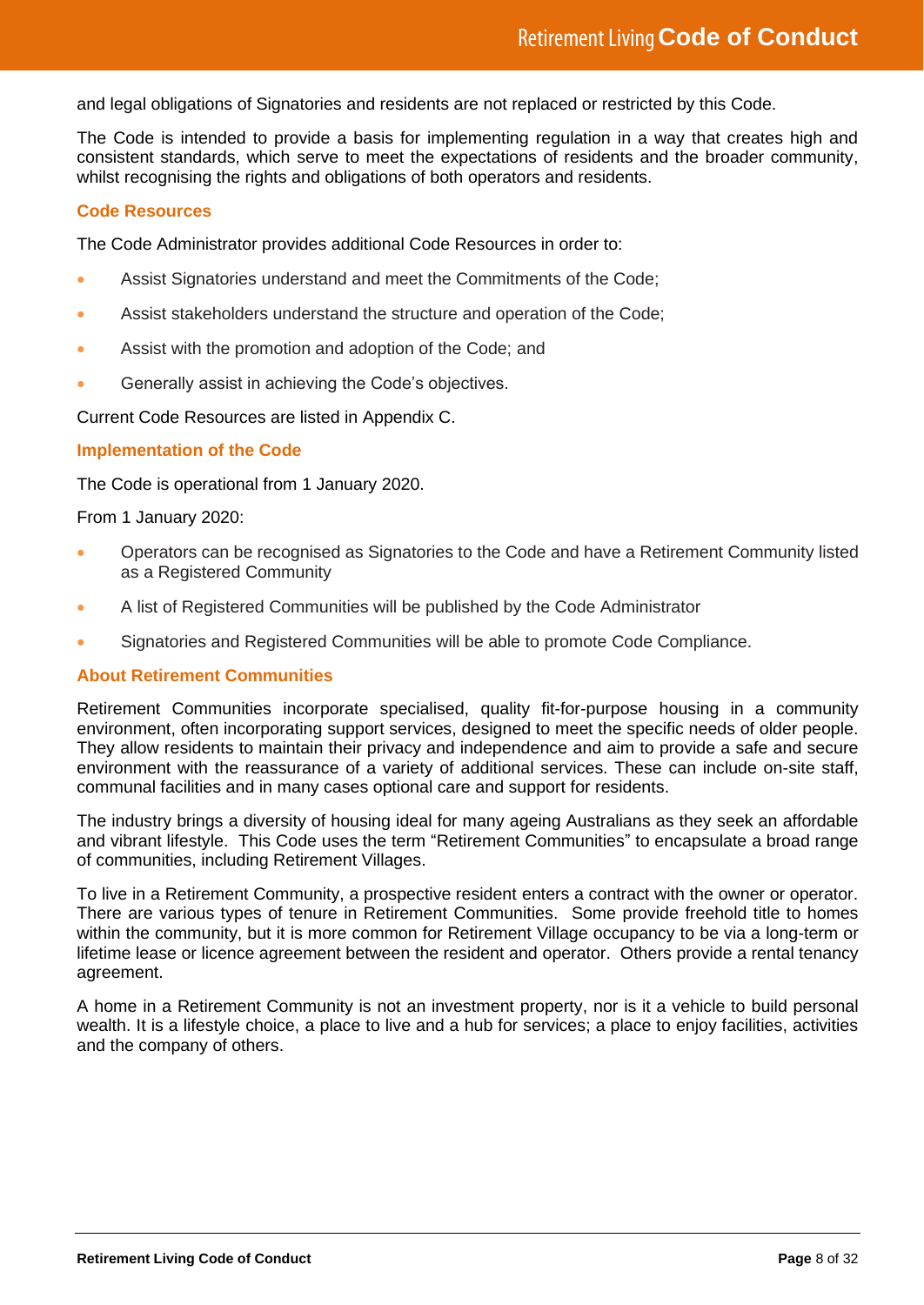## **COMMITMENTS**

### **A GENERAL PROVISIONS**

#### **A1 Values and Principles**

- A1.1 We exist for the wellbeing of residents and stakeholders and recognise our obligation to be trustworthy in every aspect of our operations.
- A1.2 We adhere to the following general principles in all our dealings with our current, potential and future residents, and relevant stakeholders:
	- a) Act with integrity:
	- b) Act professionally;
	- c) Maintain regulatory compliance;
	- d) Be fair and reasonable;
	- e) Strive for clarity;
	- f) Be transparent and accountable; and
	- g) Respect the dignity of residents and stakeholders.

#### **A2 Complying with the Code and Relevant Laws**

- A2.1 As a Signatory to the Code, we will comply with the Code Commitments in relation to our Registered Communities. Our activities will be consistent with the Vision and Objectives and Values and Principles detailed in the Code and we will not bring it into disrepute. We will readily implement any relevant guidance from the Code Administrator on Code compliance matters.
- A2.2 We will comply with all relevant laws. We will hold all the licences, registrations and permissions required to enable us to own, operate and carry out our activities within our Retirement Communities lawfully.
- A2.3 We will train and develop our employees, as necessary, to deliver both their legal obligations to residents and their responsibilities under this Code.

#### **A3 Monitoring Compliance with the Code**

- A3.1 We will nominate a suitably experienced Code Compliance Officer. Where possible, that person should not be the community manager. The Code Compliance Officer will:
	- a) Provide a first point of contact for our residents and stakeholders and the Code Administrator on Code compliance matters.
	- b) Maintain an overview of the implementation of the Code across all our Registered Communities.
	- c) Communicate information on the Code, and any guidance on compliance matters from the Code Administrator, to residents and staff in our communities.
	- d) Ensure that we implement any guidance from the Code Administrator on compliance matters and any future amendments to the Code, by amending our materials, processes and systems, as necessary, as soon as possible.
- A3.2 We will internally audit our own compliance with the Code annually, act to rectify any failings as necessary and provide written confirmation to the Code Administrator of compliance. The Annual Compliance Certificate form is contained in the Code Resources.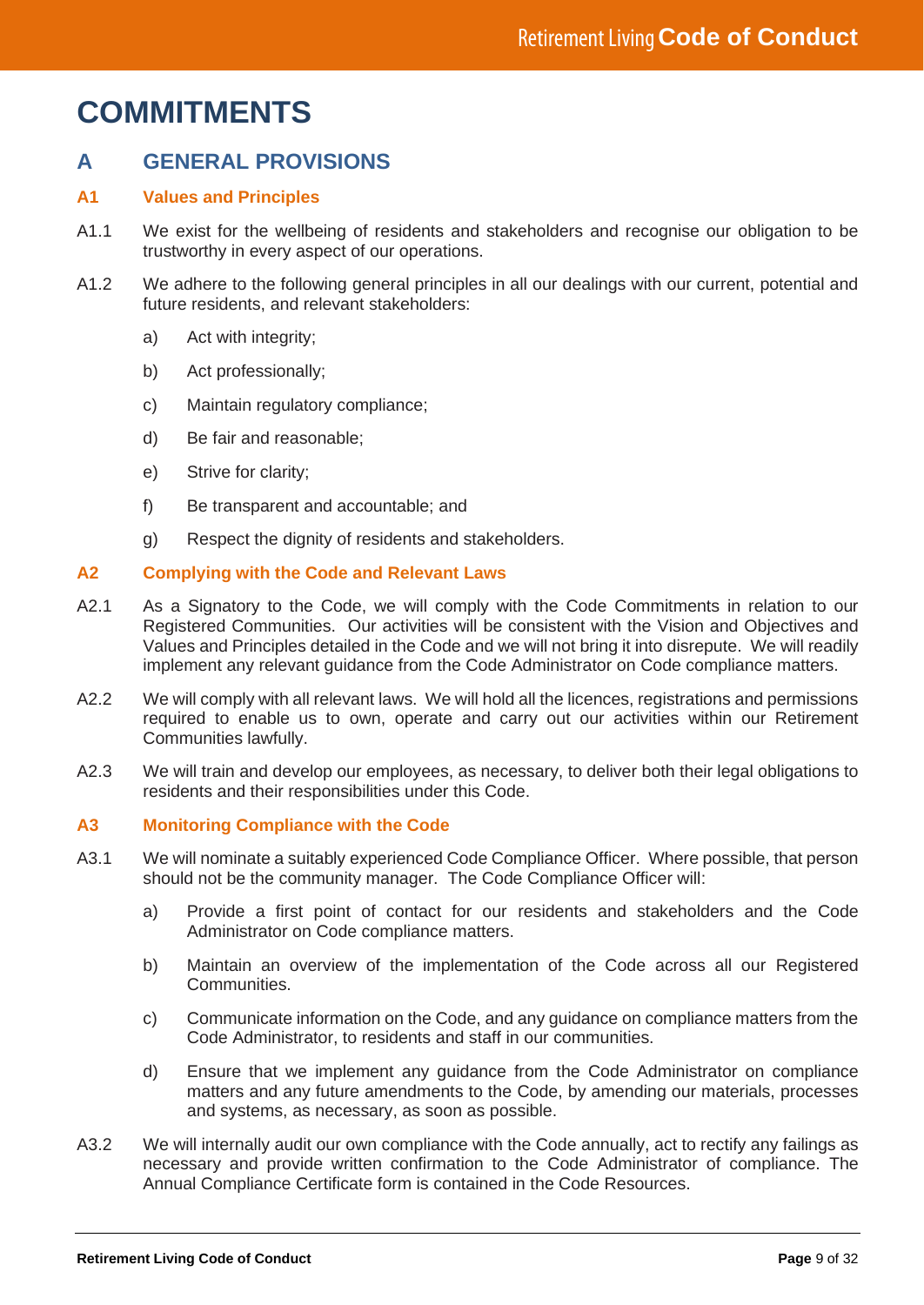- A3.3 We will readily facilitate any compliance assessment, audit or investigation by the Code Administrator or Code Review Panel.
- A3.4 We commit to the Code Administrator's Complaint Management Framework, the principles of which are set out under the Administration section of this Code.

#### **A4 Promoting the Code of Conduct**

- A4.1 We will inform residents and stakeholders of Registered Communities that we subscribe to this Code and make them aware of its benefits. In particular we will:
	- a) Reference we are a Code Signatory in marketing material distributed by representatives and in legal documents issued to residents and potential residents of Registered Communities after we become a Signatory to the Code;
	- b) Display the Code Compliance certificate prominently at our Registered Communities;
	- c) Make the Code available via our website;
	- d) Make hard copies of the Code available to residents free of charge upon request.
- A4.2 We will cease using or distributing Code material if we cease to be a Signatory or if the Retirement Community ceases to be a Registered Community.

#### **A5 Handling and resolving complaints**

- A5.1 We will proactively, respectfully and cooperatively manage complaints made by prospective residents, current residents and former residents of Registered Communities.
- A5.2 We will maintain a complaints-management system that is resident-focused and provides for continual review and monitoring.
- A5.3 We will advise residents that they have a right to refer a complaint to other avenues such as the Code Administrator (or the Code Review Panel), independent mediation or the relevant state regulatory authority.
- A5.4 As a part of the complaints-management system, we will maintain clear written policies and procedures for handling and resolving complaints and disputes, which will also clearly identify our role in addressing resident-to-resident disputes. We will make these procedures available to residents and will ensure this provides a clear framework for all parties to participate in a process that aims to resolve issues without the need for external referral wherever possible. The procedure will include our full contact details.
- A5.5 Our procedures will assure residents that we will acknowledge a formal complaint, treat it confidentially and provide an initial response in writing as soon as possible. Where residents making a complaint tell us they are not satisfied with our response, we will not require them to write again to pursue the complaint through any escalation procedure. We will escalate the complaint as set out in paragraph A5.8 below. We will maintain a complaints register where we record: the names of the resident making the complaint; key dates when we received, acknowledged and responded to the complaint; the substance of the complaint; and the person responsible for managing the complaint.
- A5.6 We will ensure that all our resident-facing staff understand our commitment to resolving complaints and that they have suitable processes and capabilities for resolving complaints.
- A5.7 Where possible and reasonable, we will endeavour to resolve complaints at the community or operator level within 15 working days of receiving the complaint (and which has sufficient details so as to understand the nature of the complaint). A resident may agree to a longer time frame to obtain information or undertake relevant investigation. If a later time is agreed upon, we will keep the resident informed of progress on a regular basis.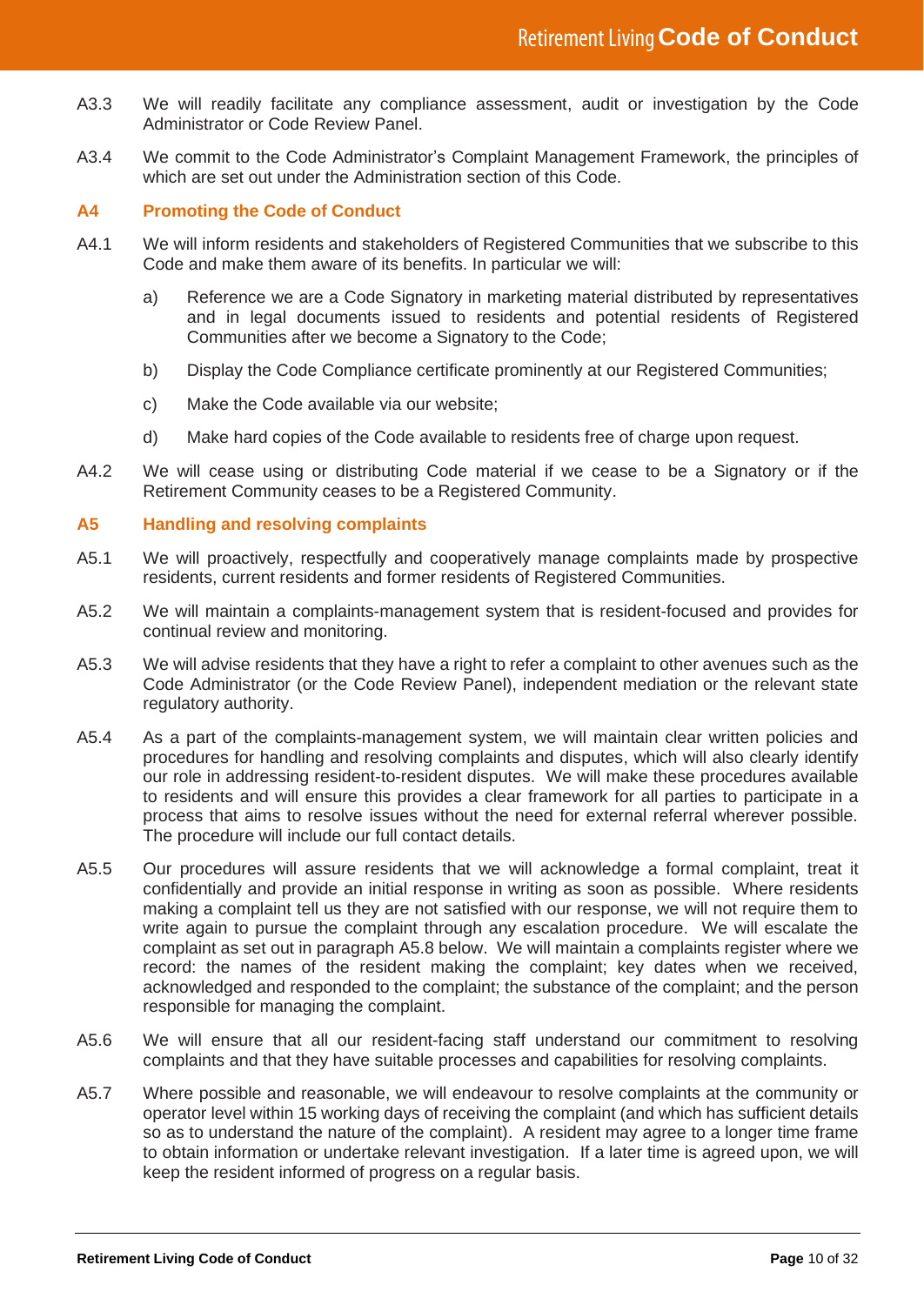- A5.8 We will follow a cascading complaints-handling policy, which allows complaints to be escalated in a way that seeks to resolve them in a cost effective and efficient manner that is fair and reasonable to all parties. The escalation pathways will be detailed in writing in our policies, but this does not preclude the resident from pursuing their rights elsewhere. Also, this Code does not preclude an operator from offering or maintaining additional complaints handling and dispute resolution processes. However, the escalation pathway should include the following stakeholders:
	- a) The Community Manager (if agreed by the resident);
	- b) A senior manager or executive of the Signatory who is not the manager of the Retirement Community;
	- c) An external independent dispute resolution service;
	- d) Where appropriate the Code Administrator;
	- e) The relevant authority with legislative authority to consider the complaint.
- A5.9 We will co-operate with the Code Administrator (or the Code Review Panel), independent mediator or any regulatory authority during any investigation and abide by any agreement we make.
- A5.10 A resident may appoint a representative to act on their behalf. We will respect and cooperate in the same way with an intermediary or representative acting on behalf of residents as we would with the residents themselves.

### **B MOVING INTO THE COMMUNITY**

#### **B1 Marketing and selling homes in the community**

- B1.1 We will ensure our sales and marketing material is honest, current, clear, accurate and complies with relevant laws.
- B1.2 We will ensure the available sales and marketing information is comprehensive and accurately represents the actual or intended nature of the Registered Community in terms of the type of tenure, available properties, the facilities on offer, care services available, financial costs and obligations, and information about our current residents.
- B1.3 We will respect any person's express wish not to receive unsolicited visits, canvassing, mailouts, emails, text messages or telephone calls.
- B1.4 We will use transparent, ethical sales practices and we will ensure that our staff are fully supported in meeting the needs of potential residents.
- B1.5 We will provide current, clear, comprehensive, written information about:
	- a) The Registered Community including its facilities;
	- b) The Registered Community operator and the role of the village manager;
	- c) The type of accommodation available;
	- d) Type of tenure of that accommodation;
	- e) The services that are available; and
	- f) The financial obligations and costs associated with moving into, living in and moving out of the community.
- B1.6 We will provide current, clear, written information on the process and cost of reserving a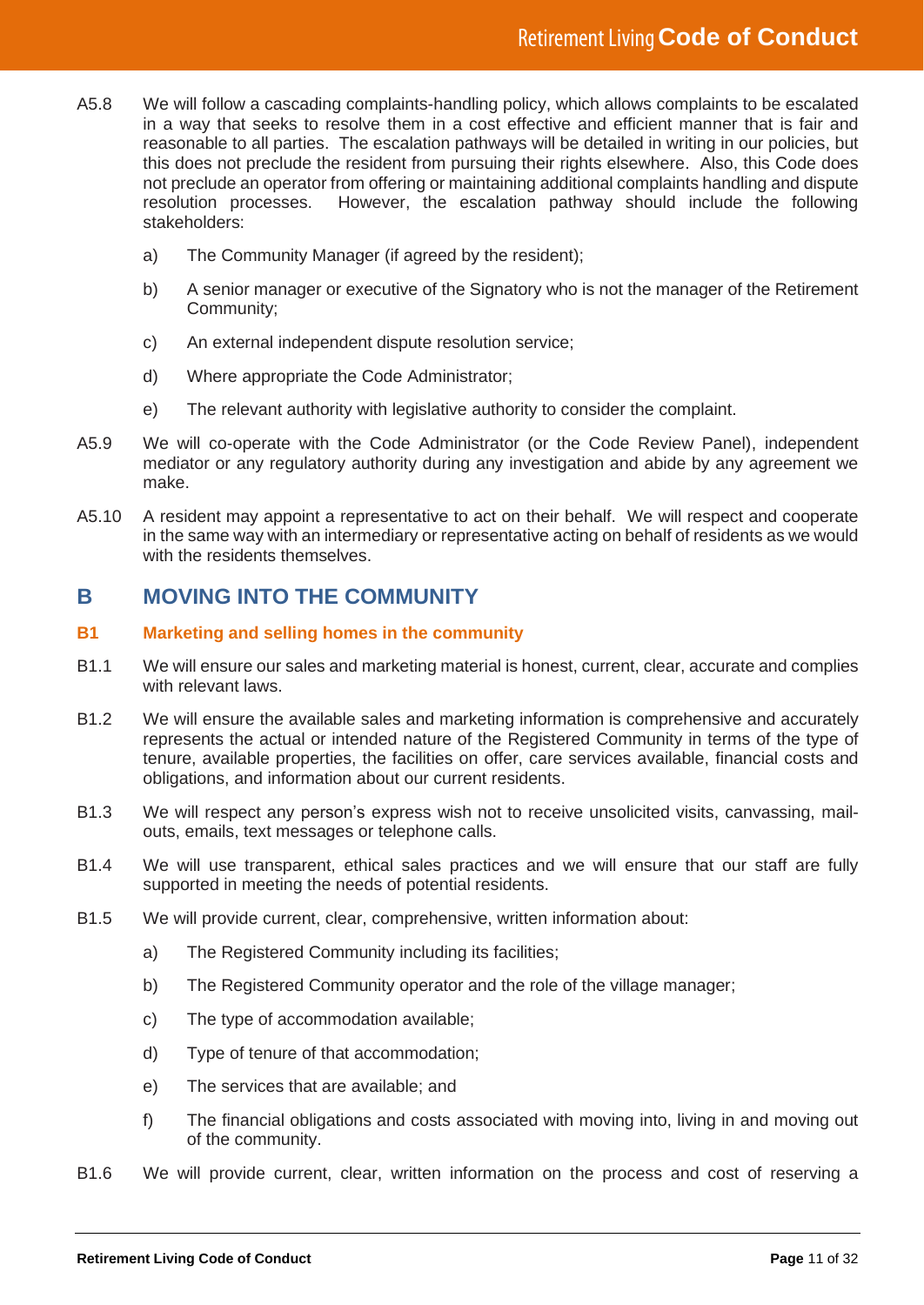residence in the Registered Community and how any deposit is protected and may be returned. We will provide clear information about any non-refundable payments.

- B1.7 In providing information about services including management and care, we will clearly distinguish between standard and optional or additional charges.
- B1.8 We will provide incoming residents, where possible, practical and reasonable, with information about any charges payable to third parties (e.g. utility companies, local authorities) and their indicative costs.
- B1.9 We will advise incoming residents, where possible, if we have an ownership interest in any other firm involved in operating the Registered Community and if we receive a commission from thirdparty suppliers relating to any of the services paid for by residents through the service charge.

#### **B2 Contracts and disclosure**

- B2.1 We will provide prospective residents with disclosure information or other written documents (as required by relevant laws) in a timely manner. At the time of providing any disclosure information, we will also provide a copy of the Code of Conduct overview and the full copy of the Code upon request.
- B2.2 We will encourage all potential residents to seek independent legal advice before signing a contract to purchase or lease a residence, and that this advice should be in language they understand. We encourage potential residents to share this information with family members and trusted advisers.
- B2.3 We will encourage all potential residents to seek independent financial advice before signing a contract to purchase or lease a residence.
- B2.4 We will ensure there are transparent and easy-to-understand descriptions in contracts of entry payments, ongoing service fees, reinstatement costs, and deferred fees and payments, so residents have clarity and certainty regarding costs associated with living in the Registered Community. We will ensure contracts comply with the Relevant Laws.
- B2.5 We will provide clear information about which maintenance services will be included as part of the overall service offering at the community and which services are additional and must be separately funded by residents.
- B2.6 We will provide new resident contracts in writing and in plain English. Contracts will:
	- a) Seek to implement, if appropriate and permitted by the relevant laws, contract recommendations endorsed by industry representative organisations, such as the RLC's National Guide to Creating Simple and Effective Retirement Living Contracts;
	- b) Clearly set out our rights and responsibilities, and those of the residents;
	- c) Accommodate reasonable requests from prospective residents to provide the contracts in other formats such as larger print versions.
- B2.7 Where we are required to report to residents on the financial affairs of the Registered Community, we will provide information on the community's operating budget with the contract, including:
	- a) The current year's resident charges and other sources of income for the Retirement Community;
	- b) The current year's expenses;
	- c) Details of the most recent surplus or deficit;
	- d) The previous year's audited budget statement;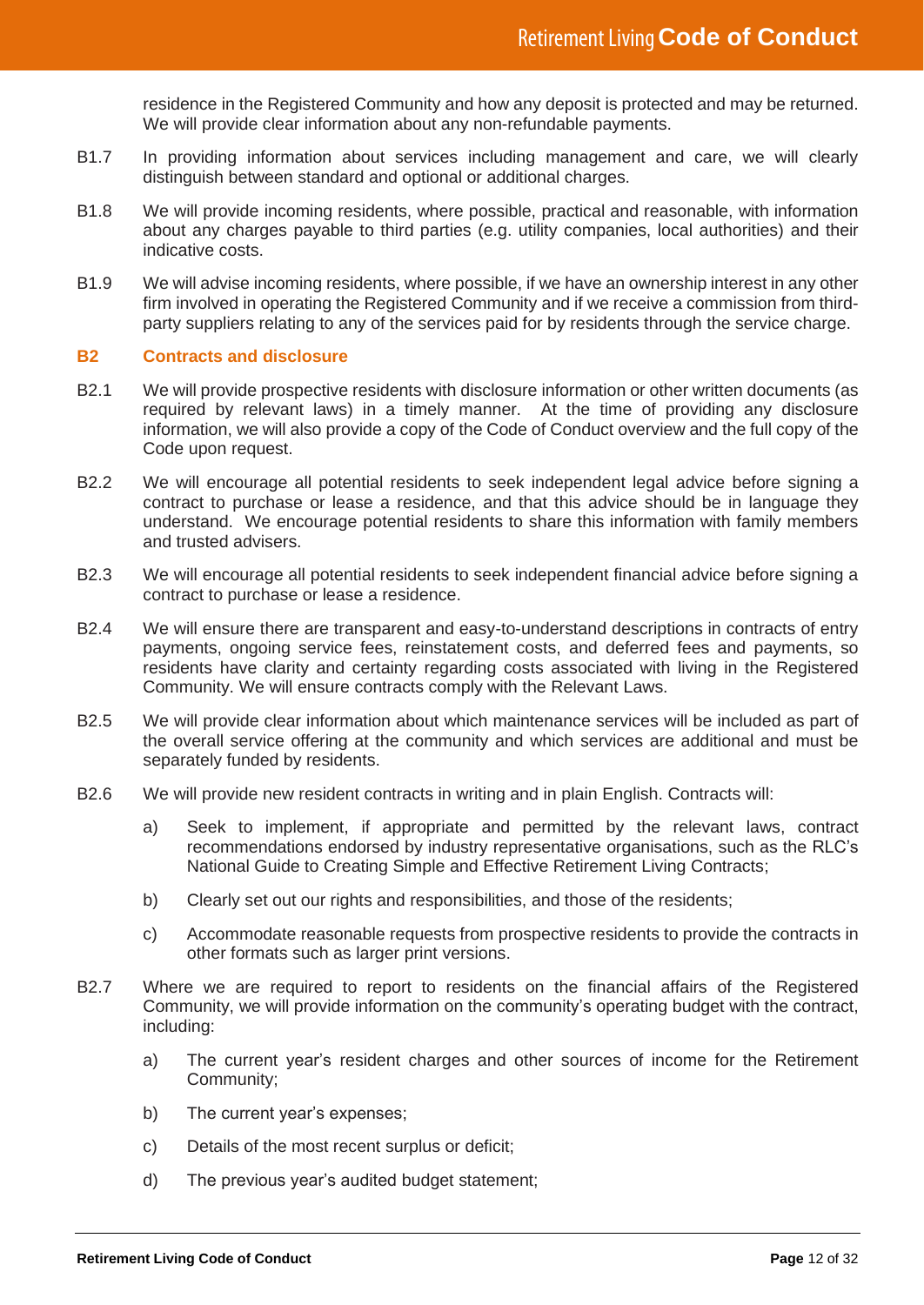- e) The capital works fund (or sinking fund), and planned expenditure.
- B2.8 Along with the contract, we will provide information on the community rules, including information, if applicable, about:
	- a) The keeping of pets;
	- b) Visitors and guests;
	- c) Parking, including for caravans and boats if applicable;
	- d) Use of common property and community facilities;
	- e) The disposal of rubbish.
- B2.9 We will provide information to potential residents on the process of leaving the community, including an overview of the re-selling process.
- B2.10 We will make clear, in the contract, and/or in our policies, how we manage the circumstances under which we may ask a resident to move temporarily or permanently to another address within or outside the Retirement Community. In any such cases, we shall consult with the resident, and with other family members or healthcare professionals if consented to by the resident.
- B2.11 We will make other operator or community policies and procedures referred to in this document, excluding those that contain confidential information or information protected by privacy policies or regulation, available to the resident upon request.

#### **B3 Before moving and new resident arrivals**

- B3.1 For properties under construction, we will give residents a realistic expected completion or moving-in date. We will provide as much notice as possible of any delays and offer residents an opportunity to organise alternative arrangements. Wherever possible we will provide on-site accommodation to minimise undue hardship or distress.
- B3.2 Before the resident moves in, we will ensure that the property is well-presented, clean and that a condition report has been prepared.
- B3.3 In handing over a property to an incoming resident, we will conduct a full orientation to their accommodation, explaining how key services and appliances operate. We will also provide an induction on the community, with information on the roles and responsibilities of staff, our resident service arrangements and how they can contact us for assistance.

#### **C LIVING IN THE COMMUNITY**

#### **C1 Managing our relationships with residents and stakeholders**

- C1.1 We will maintain appropriate and effective service arrangements for residents.
- C1.2 We will welcome all forms of feedback from residents, whether positive or negative. We will treat all feedback seriously, review it, and use it to promote continuous improvement in our services.
- C1.3 We will invite feedback from residents (in the form of a survey) on our facilities and services, including those provided by any contractors, at least once a year. We will report back to residents on the findings and on any resulting actions. If we cannot act on any suggestions, we will explain why.
- C1.4 We will ensure any personal care services we offer or facilitate comply with the requirements of the relevant regulator. Personal care services provided by us will be clearly described in our contracts.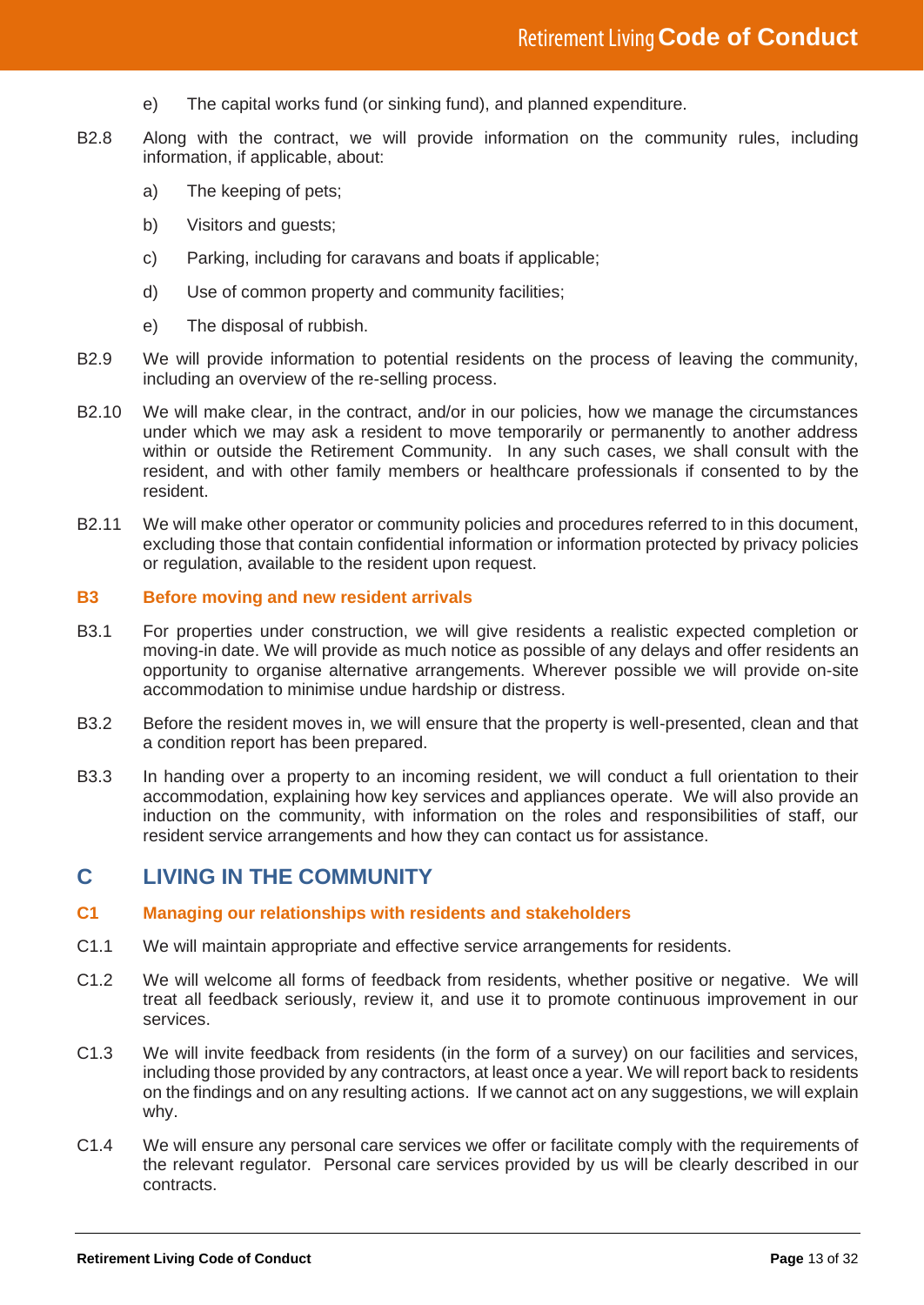- C1.5 We will take steps to ensure there is consultation with residents in relation to any proposed action or change that could have a significant impact on the residents' financial affairs, the amenity of the Registered Community or their way of life, including changes to the dispute resolution policy, changes to community rules or changes to the operator's marketing policies for re-sales.
- C1.6 We will maintain written policies and procedures regarding the frequency and conduct of meetings with residents and the rights of our residents to consultation.
- C1.7 We will maintain written policies and procedures about accessing the homes of residents. These will be consistent with our contractual and statutory obligations.
- C1.8 We will maintain a written privacy policy consistent with the relevant laws that enables a resident to have access to personal information held by the operator related to them.
- C1.9 We will place as few restrictions as possible on residents' day to day living arrangements, so that they are able to enjoy their own lifestyle and live with maximum independence.

#### **C2 Relationship with resident representative bodies**

- C2.1 We will seek to maintain regular and effective communication and consultation with Resident Committees and/or Owners' Corporations and ensure there are clear policies and procedures detailing how we engage with these groups and how we will present matters requiring resident consent.
- C2.2 We will agree to a clear process for consulting and responding to resident or consumer associations, where they are representing residents. We will facilitate any requests for consultation from residents on such matters, wherever possible.

#### **C3 Managing our staff**

- C3.1 We will provide strong and supportive leadership and foster a culture that supports staff in meeting the needs of our residents.
- C3.2 We will maintain written policies and procedures regarding the management of our staff. These will include procedures for inducting new staff and contractors.
- C3.3 We will appoint managers possessing the requisite skills and abilities to manage a Retirement **Community**
- C3.4 We will provide ongoing staff development and training as required and we will foster a culture of continuous improvement with a focus on quality outcomes for residents.

#### **C4 Managing property and safety**

- C4.1 We will maintain written policies for workplace health and safety which comply with the relevant laws. We will maintain written policies and procedures concerning general safety and security, electrical safety, fire safety and emergency management.
- C4.2 Our property management policies and procedures will include considerations of maintenance, upgrading, short-term and long-term capital expenditure, the age and type of infrastructure and ongoing compliance with the relevant laws.
- C4.3 Through budget processes, we will distinguish between capital replacement and capital maintenance costs and provide clarity on who pays for these costs.

#### **C5 Maintain fit-for-purpose products**

C5.1 We will ensure that new buildings comply with relevant building regulations and standards and that defects and warranties are handled under those regulations.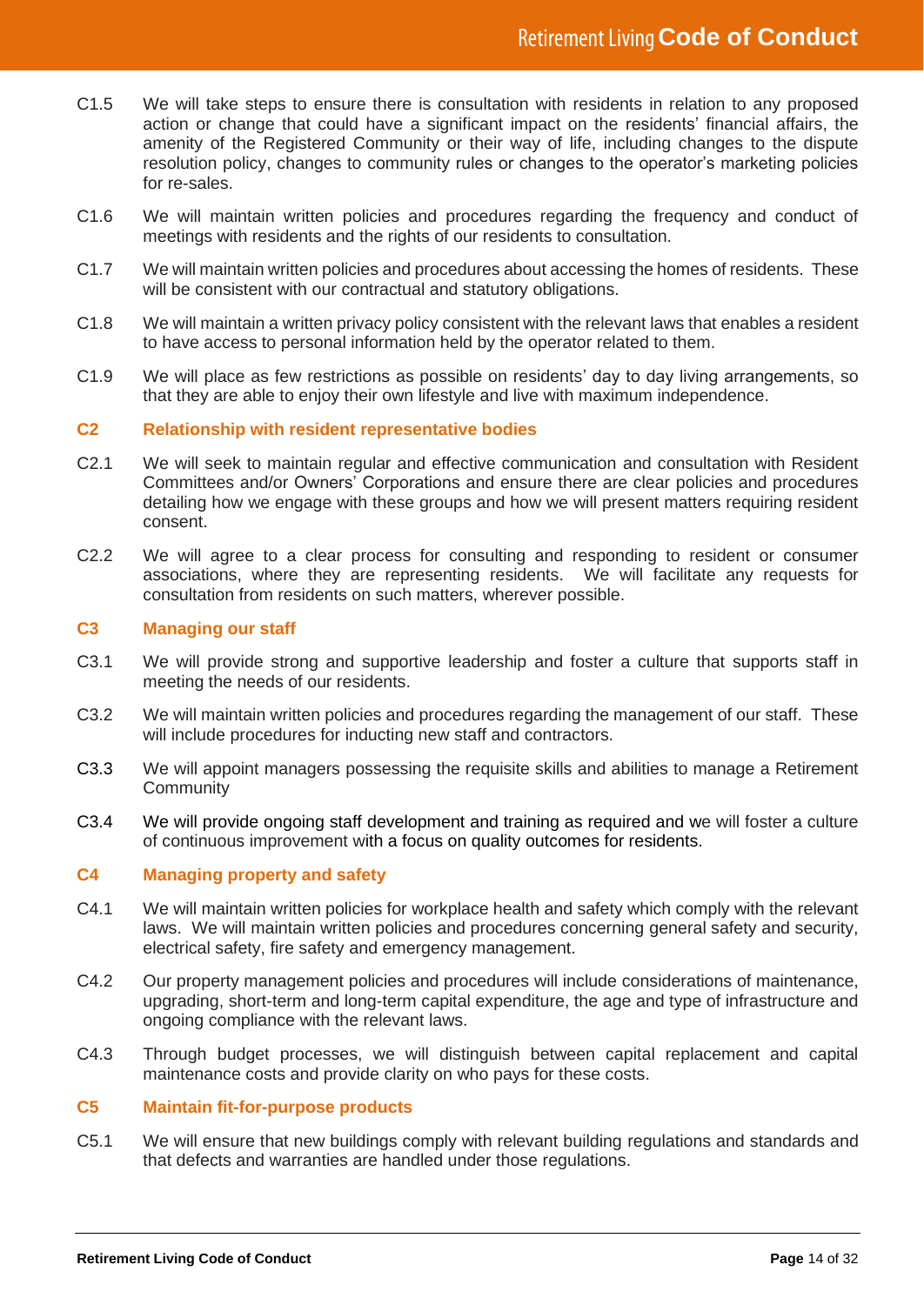C5.2 In the design of new buildings, we will seek to adopt universal and adaptable design principles. For older, existing buildings, we will carefully consider requests from residents to make adaptations to assist mobility and access.

### **D LEAVING THE COMMUNITY**

#### **D1 Clarity of contracts**

- D1.1 We will be clear in new contracts for the Registered community about: the work that may need to be done on a home before it is marketed; the differences where applicable between reinstatement and upgrade works; who is responsible for the costs of these works; and when the resident (or their estate) will receive their financial entitlements in relation to the resale.
- D1.2 We will document in new contracts as many of the circumstances that may give rise to the termination of a resident's contract, including:
	- a) The resident giving notice they would like to terminate the contract;
	- b) The resident's death;
	- c) The resident breaching their contract or a community's rules;
	- d) The resident's care needs changing.

#### **D2 Communication**

- D2.1 We will respectfully and clearly communicate with the outgoing residents, their legal representatives, guardians or their estates, information about the moving out process, including:
	- a) Any planned or proposed physical works to their home;
	- b) The re-selling process, including choices about the selling agency (where applicable);
	- c) Relevant financial costs;
	- d) The expected timing of each part of the process;
	- e) The timing of the resident's access to their funds.
- D2.2 The financial information we provide should include, if applicable:
	- a) Reinstatement or upgrade costs;
	- b) Ongoing holding costs, such as resident charges;
	- c) Selling costs such as sales commissions;
	- d) Deferred payments.

#### **D3 Re-selling**

- D3.1 Where we are undertaking the re-sale and marketing, we will keep outgoing residents, their legal representatives, guardians or their estates regularly updated with information about the number and timing of prospective purchasers and genuine offers made.
- D3.2 Where we are the selling agent, we will treat the sale of previously occupied homes and new homes with equal attention and seriousness.
- D3.3 Where a valuation is required, or a value is to be agreed, we will provide clear communication about the process, costs and rationale as to the sales price or valuation.
- D3.4 We will pay the resident's exit entitlement within the timeframe and in the manner set out in the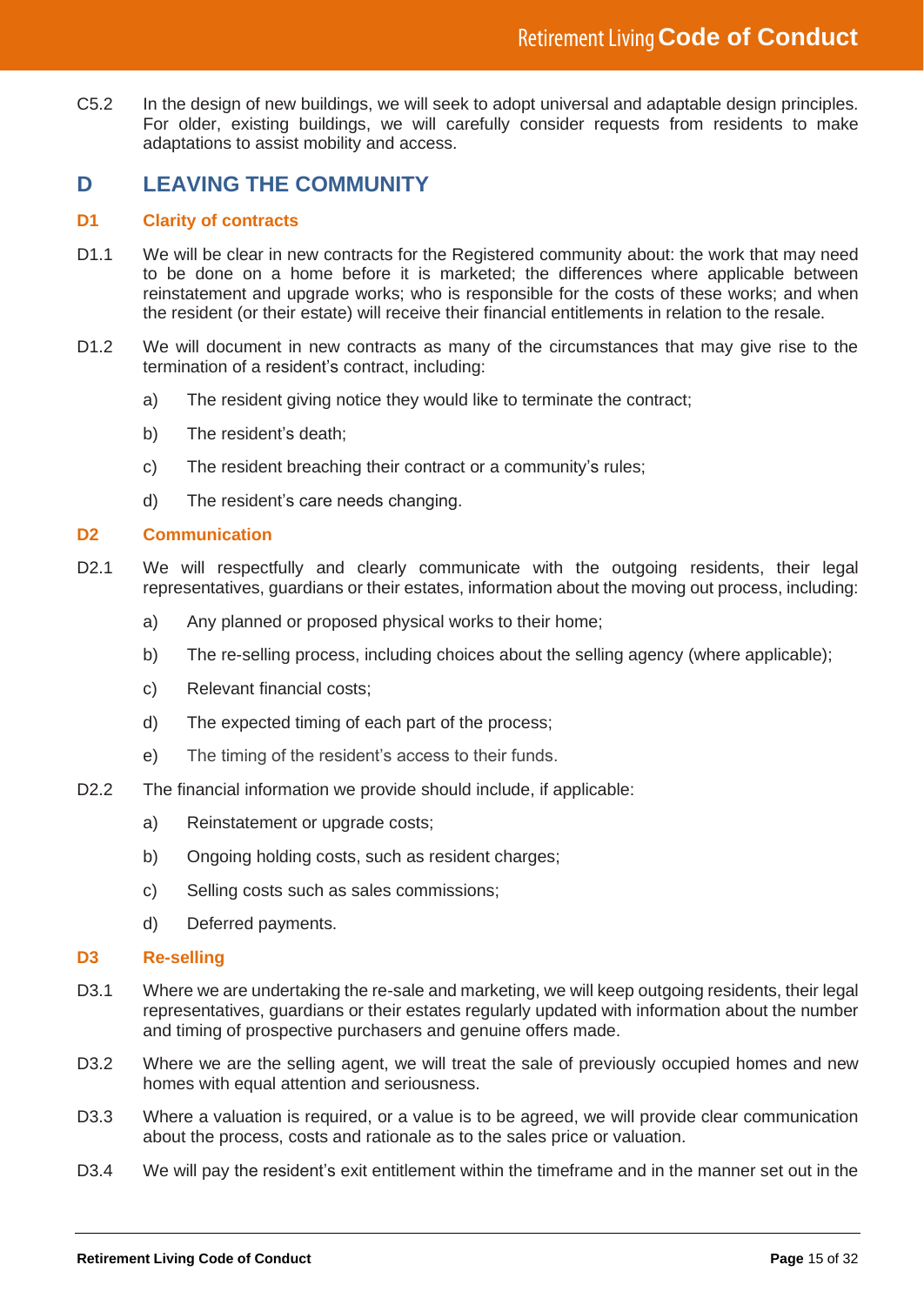resident contract and the relevant laws.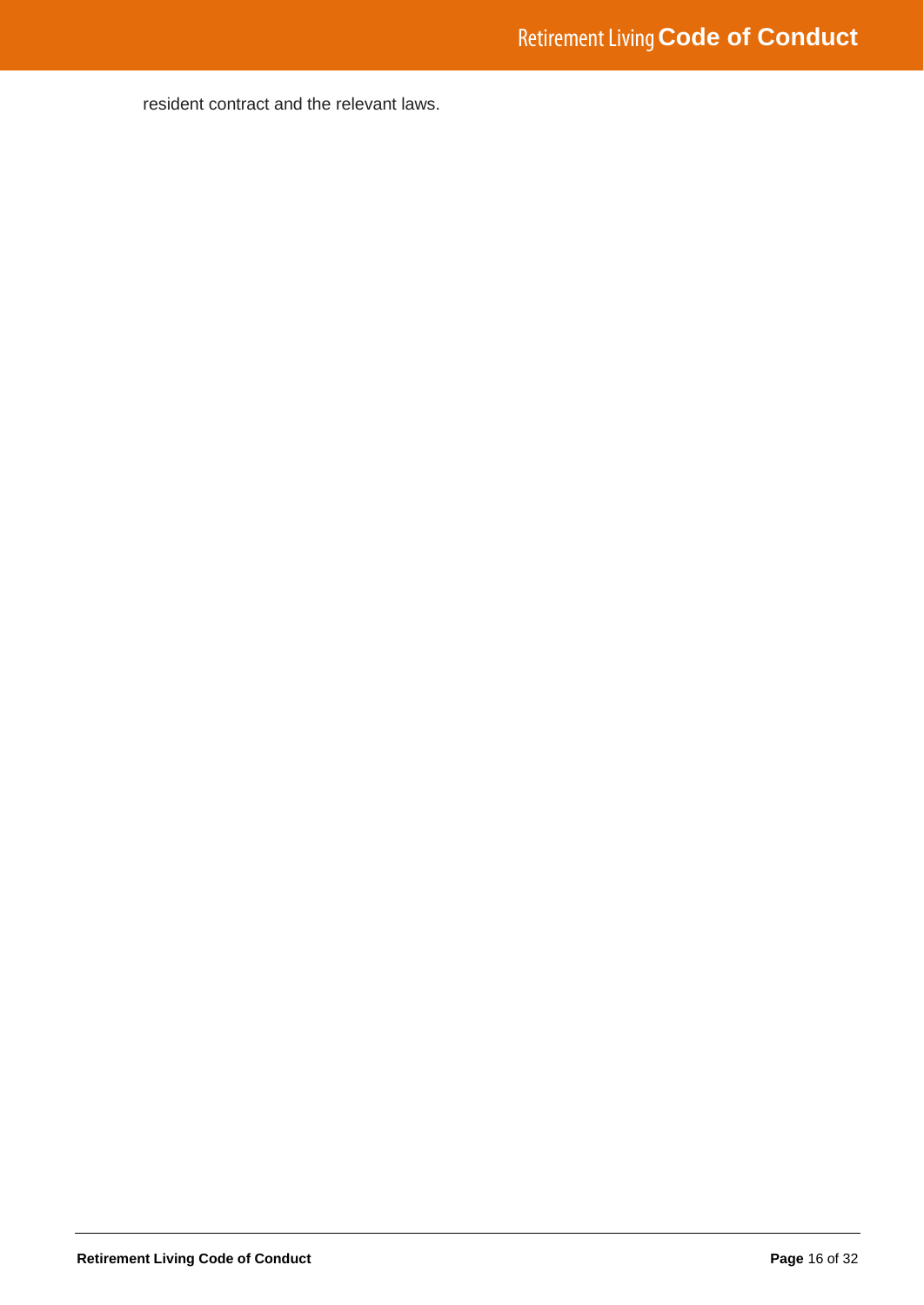### **ADMINISTRATION**

#### **Code Administrator**

The Code Administrator handles the administration of the Code on behalf of the Code Administration Entity.

The Administrator will:

- Manage the implementation, promotion and effectiveness of the Code;
- Manage the process of becoming a Signatory to the Code;
- Manage the Code Register and publication of Registered Communities;
- Manage the Code Complaints Register;
- Manage the Breach Register:
- Monitor Code compliance, undertake compliance audits, and investigate alleged breaches of the Code;
- Report on Code related matters and complaints;
- Determine when breaches of the Code have occurred;
- Apply appropriate sanctions;
- Refer matters to the Code Review Panel according to its Terms of Reference;
- Record complaints and refer them to external independent dispute resolution if required;
- Make recommendations to the Code Review Panel regarding proposed changes to the Code.

#### **Code Review Panel**

The Code Review Panel operates according to a Terms of Reference determined by the Code Administration Entity. Its primary focus is to undertake independent oversight, monitoring and review of the Code, its content and matters referred to it by the Code Administrator.

The Panel is an independent body, comprising at least three members. The Panel will meet regularly and must have relevant experience in dispute resolution. The members will comprise:

- A resident representative with relevant experience in consumer affairs and law, and retirement villages law and practices;
- An operator representative with experience in the operation of Retirement Communities;
- An independent Chair with relevant experience in the regulatory environment, law, consumer affairs, arbitration and governance.

The Panel will:

- Review amendments to the Code proposed by the Code Administrator;
- Ensure that the Code is regularly reviewed according to the Panel Terms of Reference;
- Hear appeals against sanctions imposed by the Code Administrator;
- Regularly review the Complaints Register;
- Annually review the Code Register, and monitor Signatory compliance;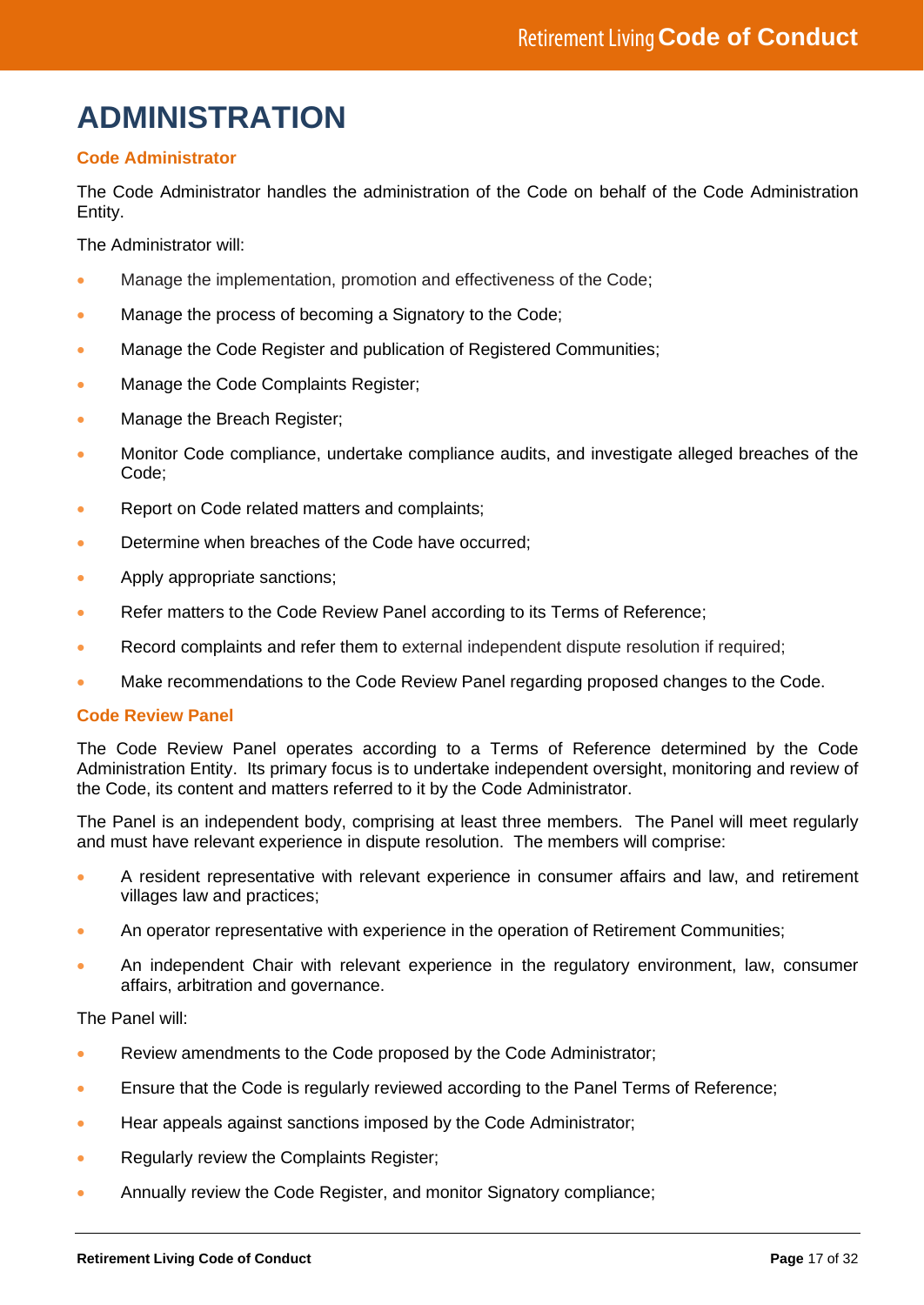• Oversee the Code Administrator's functions in managing Code Compliance and reporting.

#### **Code Adoption and Code Register**

All Retirement Community operators are encouraged to become Signatories to the Code.

Each Signatory is able to subscribe a Retirement Community as a Registered Community that will be placed on a Code Register and made publicly available online. The Code Register is maintained by the Code Administrator. The Code Register will show the current date of the Compliance Certificate.

#### **Code Reporting and Review**

The Code Administrator commits to regular and open reporting through its website, including the reporting of the volume and nature of complaints.

The Code Administrator commits to regular review of the Code and ongoing consultation with resident organisations and stakeholders to ensure the Code remains current and relevant, that its objectives are being met and it remains broadly accepted by stakeholders. A review should be undertaken at least every two years.

The Code Review Panel is responsible for reviewing amendments to the Code that have been proposed by the Code Administrator and for making recommendations on these and other changes to the Code Administration Entity, and ensuring that the review process outlined in the Panel Terms of Reference is undertaken.

#### **Compliance and Auditing**

From 1 January 2020 Signatories must annually certify that Retirement Communities they are subscribing to the Code intend to meet the Commitments of the Code. Upon receipt of the Annual Compliance Statement and Annual Compliance Checklist (contained in the Code Resource, *Annual Compliance Process*), the Code Administrator will issue a Compliance Certificate to the Signatory and update the Code Register.

Code Signatories commit to maintaining an in-house system for Code Compliance.

The Code Administrator may initiate an audit of Code Compliance.

Where a Code Signatory has also embarked upon industry accreditation through the ARVAS Scheme, Signatories will be independently audited on adherence to the Code of Conduct as a part of that accreditation.

#### **Complaint-Management Framework**

The Code provides a complaint-management framework to assist the speedy and cost-effective resolution of complaints where possible. This framework does not replace complaint-management processes established by law and nothing within this Code limits the right of parties to pursue those legal paths. The five key elements include:

- 1. A requirement for Signatories to have a complaints management system within their organisation which includes written policies and procedures to handle complaints (outlined in Section A5 of the Code Commitments);
- 2. The provision of Code Resources including templates and tools to assist Signatories understand and meet these obligations, including template policies, procedures and forms and suggested process diagrams to assist operators and residents understand the available pathways for escalating grievances;
- 3. The offer by the Code Administrator to facilitate external independent dispute resolution services, where appropriate, along with the tracking of that complaint or dispute.
- 4. Consideration by the Code Administrator of admitted or alleged breaches of the Code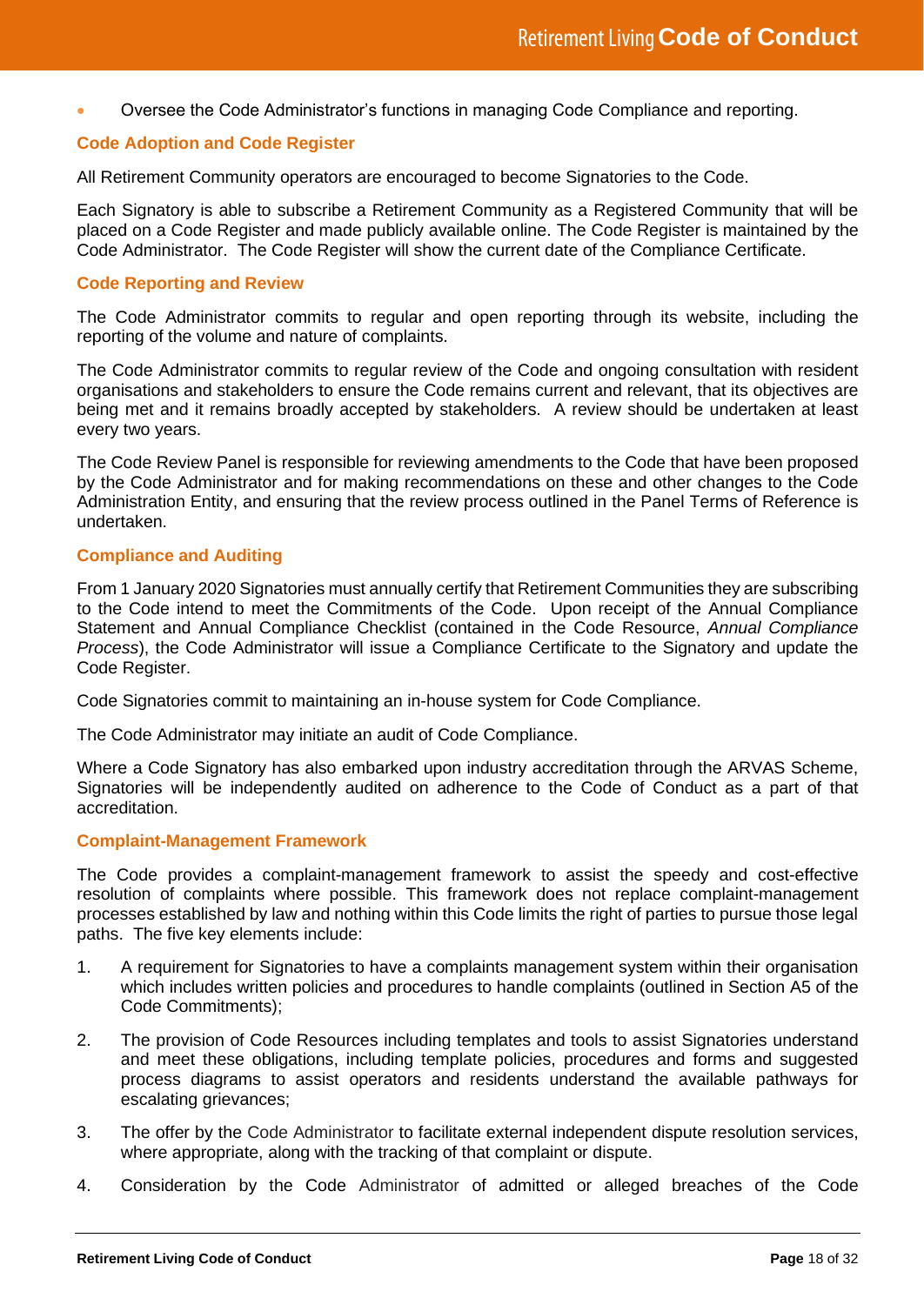Commitments by Signatories, including disciplinary action by the Code Administrator.

5. Oversight by the Code Review Panel of recording and reporting of Code Complaints, and review by the Code Review Panel of appeals against sanctions imposed.

#### **Principles Underlying the Framework**

The complaint management framework and the templates and tools provided in the Code are based on AS/NZS 10002:2014 "Guidelines for complaint management in organisations". Signatories are provided with a Code Resource, *Complaints Handling Guidelines*. Elements of the Code requirements for complaint management include:

- A strong commitment by the Code Administrator and Signatories to build and maintain effective complaints management systems.
- Everybody has a right to complain. The Signatories must adopt a people-focused and proactive approach to seeking and receiving feedback and complaints.
- The Signatories must implement a complaints management system that: includes appropriate and current written policies and procedures; expresses clear lines of responsibility with appropriate delegations; includes a clear escalation process with residents encouraged to resolve complaints in a cascading manner with initial resolution of Complaints at the Retirement Community level to be encouraged; all of which are clearly articulated to residents and stakeholders.
- The handling of complaints should be timely and responsive, fair and equitable, transparent, and respectful of the privacy of the resident.
- Staff should be made aware of the complaints management system and appropriately trained to meet their responsibilities.

#### **The Code Administrator's Role**

The Code Administrator does not provide dispute resolution and will only consider and record Code Complaints. The Code Administrator will keep a register of Code Complaints received and, where appropriate, support the resolution of complaints by providing a referral to an external independent dispute resolution service, observing the following:

- The Code Administrator will maintain a complaints management system, consistent with the principles above, detailing how Code Complaints can and should be made to the Code Administrator and how they will be handled.
- The Code Administrator's system will include a Complaint Register that records the initiation, progress and resolution of complaints made to it.
- The resident and operator must first have attempted to resolve the Code Complaint at the community or operator level before the Code Administrator will handle a complaint.
- Escalated Code Complaints need to be made in writing to the Code Administrator.
- In order to assist the resolution of complaints that cannot be considered by the Code Administrator, the Code Administrator may refer the parties to an external independent dispute resolution service. The intention is to assist the speedy and cost-effective resolution of complaints before escalating the matter to the relevant statutory authority.
- It is the responsibility of the resident and the operator (the "parties") to agree to the selection of the independent dispute resolution service, and the payment of any applicable costs.
- The Code Administrator will not be a party to the process, nor will it act as a mediator, agent or representative of the parties.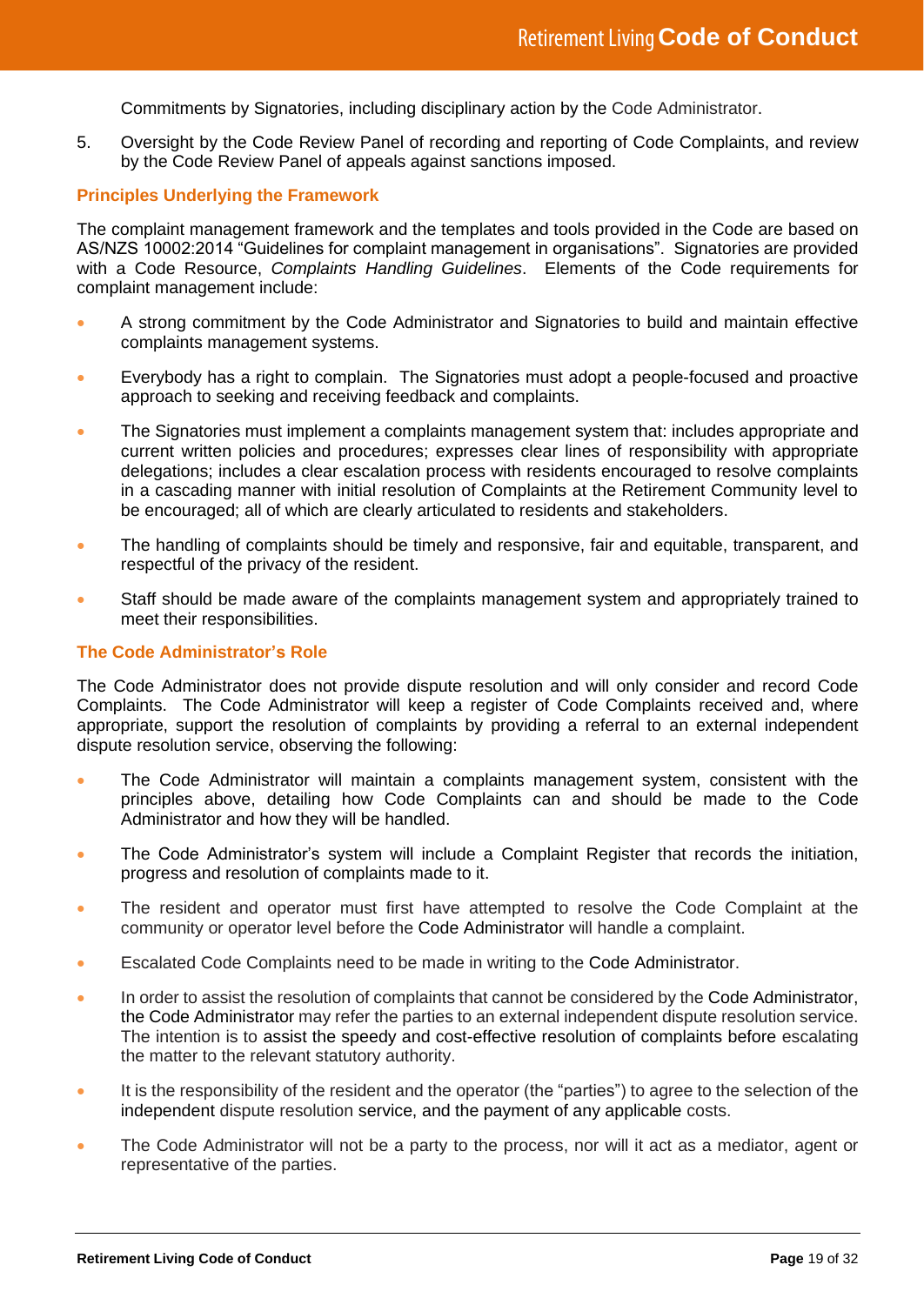- The Signatory, subject to confidentiality provisions, will inform the Code Administrator of the outcome of the external independent dispute resolution process for the purpose of tracking complaints.
- Nothing in the complaints management process prevents the resident or the operator from pursuing other avenues, including their own independent mediation, or their statutory rights, including making an application directly to the relevant statutory body. This will be made clear to the parties. No part of the process can prejudice the rights of the parties.

#### **Code Breaches**

The Code Administrator will investigate alleged or potential breaches of the Code. An investigation of these breaches can be initiated from:

- Self-reporting by Signatories;
- An allegation of a Code breach lodged in writing to the Code Administrator:
- A review initiated by the Code Administrator;
- A review initiated by the Code Review Panel.

The Code Administrator will keep a record of breaches and the outcome of investigations. Following its breach guidelines, Registered Communities that are deemed to have breached the Code will have sanctions imposed according to the matrix below. If a party other than the Signatory is reporting the breach, then:

- Written evidence of the breach must be presented by that third party;
- The Code Administrator will provide written details of the alleged breach to the Signatory (observing privacy requirements);
- The Signatory will have 21 days to respond in writing to the Code Administrator regarding the alleged breach. If the breach is not disputed, then the Code Administrator will notify the Signatory of the sanction imposed according to the Breach Matrix and list of sanctions set out below;
- If the breach is disputed, then the Code Administrator will investigate the breach. If the Code Administrator is satisfied, on reasonable grounds, that the breach has occurred, then a sanction will be applied according to the Breach Matrix and list of sanctions set out below, or the Code Administrator may refer the matter to the Code Review Panel for determination;
- Decisions by the Code Administrator, including a decision as to whether a breach has occurred, and the sanction imposed, can be appealed by the Signatory to the Code Review Panel.

Generally, the Code Administrator and Code Review Panel will not take a view on questions of legal interpretation, the outcome of confidential mediation settlements, or tribunal or court rulings. The legal system is the appropriate channel for criminal matters and significant civil matters, including the imposition of penalties and disciplinary action.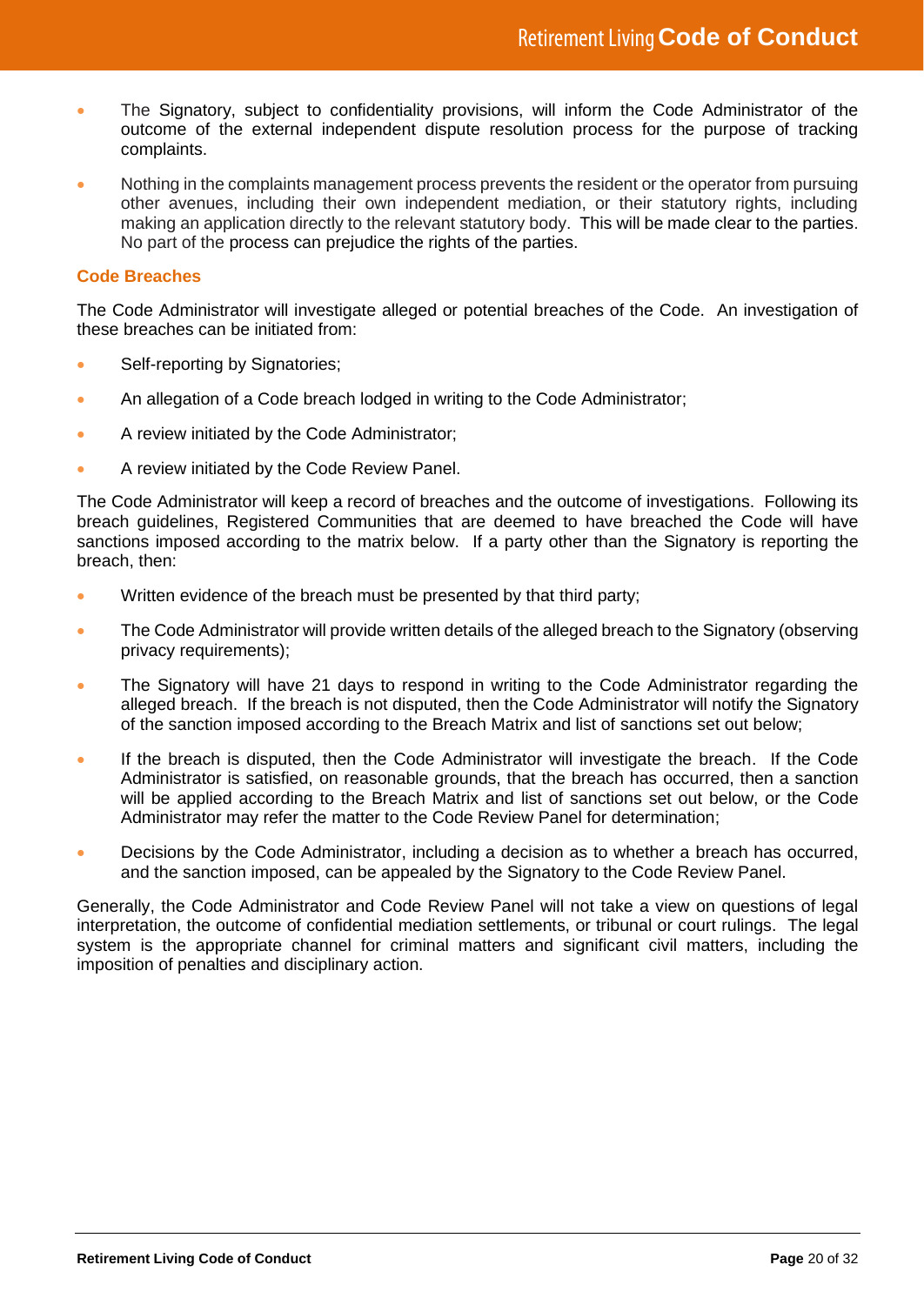#### **Breach Matrix**

| <b>Section of the Code</b> | <b>Breach Level</b> |
|----------------------------|---------------------|
|----------------------------|---------------------|

#### **Part A: General Provisions**

| Medium<br>Implement any relevant guidance from the Code Administrator                              |        |
|----------------------------------------------------------------------------------------------------|--------|
| Current licences, registrations and permissions as required                                        | Severe |
| Maintain a Code Compliance Officer                                                                 | Medium |
| Inform customers and residents that we subscribe to this Code                                      | Minor  |
| Maintain a complaints handling system                                                              | Major  |
| Have written policies and procedures for handling and resolving written complaints<br>and disputes | Medium |
| Handled complaints according to our complaints handling system                                     | Major  |
| Repeated systemic Code breaches [for example, more than # medium to major<br>breaches within #].   | Severe |

#### **Part B: Moving into the Community**

| Major<br>Advertising and marketing material comply with relevant laws                               |               |
|-----------------------------------------------------------------------------------------------------|---------------|
| Provide current, clear written information                                                          | Medium        |
| Ensuring that contracts comply with the relevant laws                                               | Severe        |
| Distinguish between standard and optional or additional charges                                     | <b>Medium</b> |
| Provide every intending resident with a copy of the Code of Conduct Overview                        | Minor         |
| Encourage all potential residents to seek independent legal advice                                  | Medium        |
| Provide clear information relating to services included as part of the standard service<br>offering | Medium        |
| Conduct a full accommodation orientation                                                            | Medium        |

#### **Part C: Living in the Community**

| Invite formal feedback from residents in the form of a survey                                                                        | Minor  |
|--------------------------------------------------------------------------------------------------------------------------------------|--------|
| Reasonable consultation with residents of the Retirement Community in relation to<br>any matter that could have a significant impact | Medium |
| Written policies and procedures regarding the frequency and conduct of meetings<br>with residents                                    | Medium |
| Written policies and procedures about accessing the homes of residents                                                               | Medium |
| Written policies and procedures regarding the management of our staff                                                                | Medium |
| Provide ongoing training, as required                                                                                                | Medium |
| Written policies for workplace health and safety                                                                                     | Major  |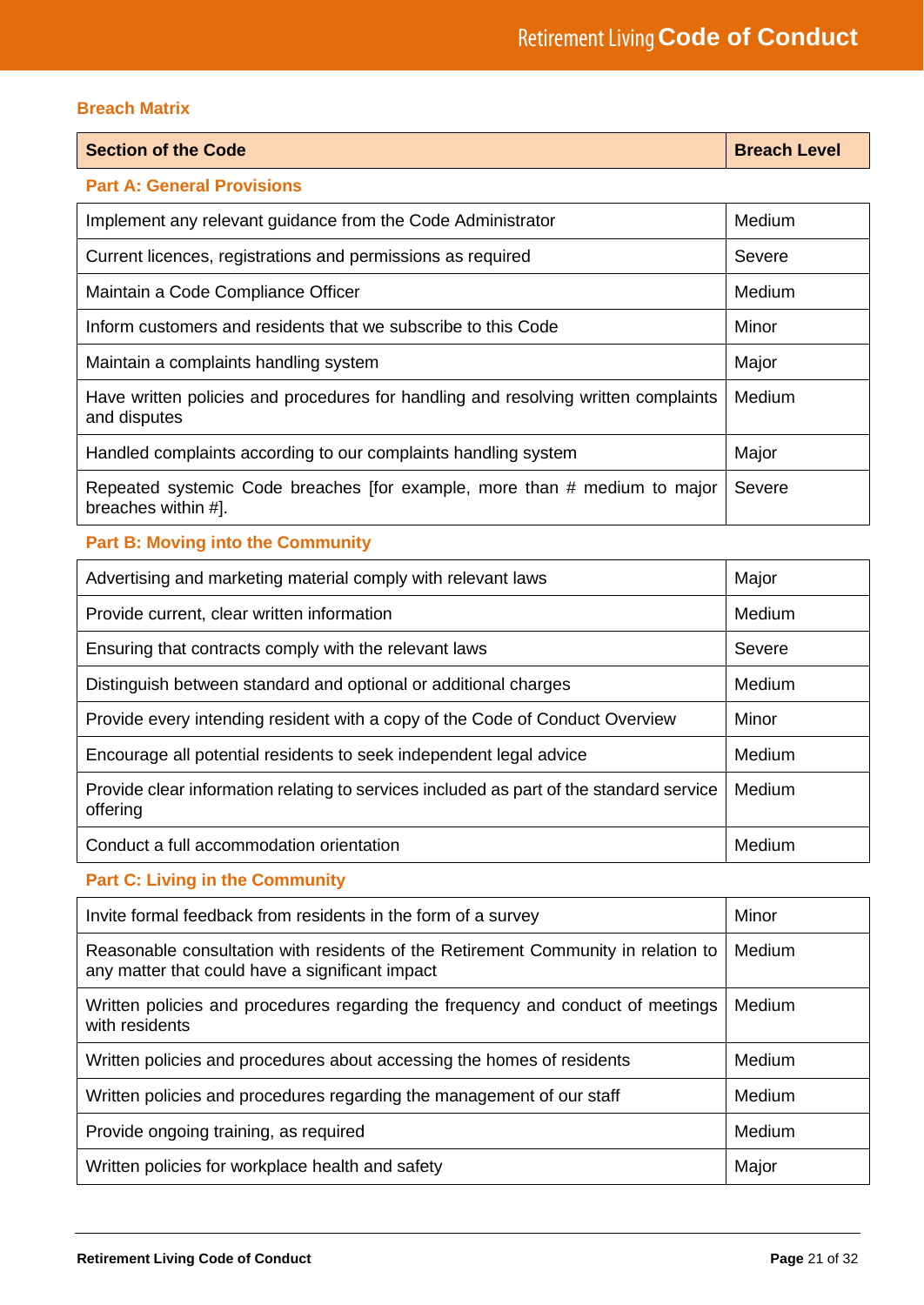#### **Part D: Leaving the Community**

| Respectfully and clearly communicate with the outgoing residents, their guardians or<br>their estates with information regarding the moving out process                                                                                    | Major  |
|--------------------------------------------------------------------------------------------------------------------------------------------------------------------------------------------------------------------------------------------|--------|
| In re-selling (where appropriate) keep outgoing residents, their legal representatives,<br>guardians or their estates regularly updated with information about the number and<br>timing of prospective purchasers and genuine offers made. | Medium |
| Pay resident exit entitlement within the timeframe and in the manner set out in the<br>resident contract and the relevant laws                                                                                                             | Major  |

#### **Sanctions and Removal**

If a breach is found to have occurred, then a Sanction will be imposed by the Code Administrator according the following table:

| <b>Breach Level</b> | <b>Action / Sanction</b>                                                                                                                                                                                                                                                                                                             |
|---------------------|--------------------------------------------------------------------------------------------------------------------------------------------------------------------------------------------------------------------------------------------------------------------------------------------------------------------------------------|
| <b>Severe</b>       | The Signatory is to provide the Code Administrator with a written plan to rectify the<br>issue and appoints an independent auditor to audit the areas of activity where the<br>breach(es) occurred at the Signatory's cost. Audit results and actions to prevent the<br>breach occurring again to be sent to the Code Administrator. |
|                     | Severe breaches will be reported on the Code website, without naming the Signatory,<br>unless the Signatory has failed to remedy the Breach within the specified time.                                                                                                                                                               |
|                     | In cases of repeated breaches at a severe level the Code Administrator will remove a<br>Registered Community from the Code Register and record the reason for the removal.                                                                                                                                                           |
| <b>Major</b>        | The Signatory is to provide details to the Code Administrator with a written plan to<br>rectify the issue (at their cost) and prevent reoccurrence.                                                                                                                                                                                  |
|                     | If more than three major breaches occur within a 12-month timeframe, the Signatory<br>must appoint an independent auditor, at the Signatory's cost, to audit the areas of<br>activity where the breach(es) occurred. Audit results and actions to prevent the breach<br>occurring again to be sent to the Code Administrator.        |
| <b>Medium</b>       | The Signatory is to provide details to the Code Administrator with a written plan (which<br>it then follows) to rectify the issue (at their cost) and prevent reoccurrence.                                                                                                                                                          |
| <b>Minor</b>        | The Signatory will rectify the breach and provide a written undertaking to the Code<br>Administrator that the breach will not be repeated.                                                                                                                                                                                           |

#### **Cost to Code Signatories**

The Code of Conduct is designed to be a cost-effective, self-regulatory, industry code.

To provide the required administrative function, including that of the Code Administrator and the Code Review Panel, Signatories may be required to pay an annual fee as determined by the Code Administration Entity, according to a published schedule of fees.

#### **Appeal to Code Review Panel**

Appeals referred to the Code Review Panel by the Code Administrator will be considered by the Code Review Panel according to the Panel Terms of Reference.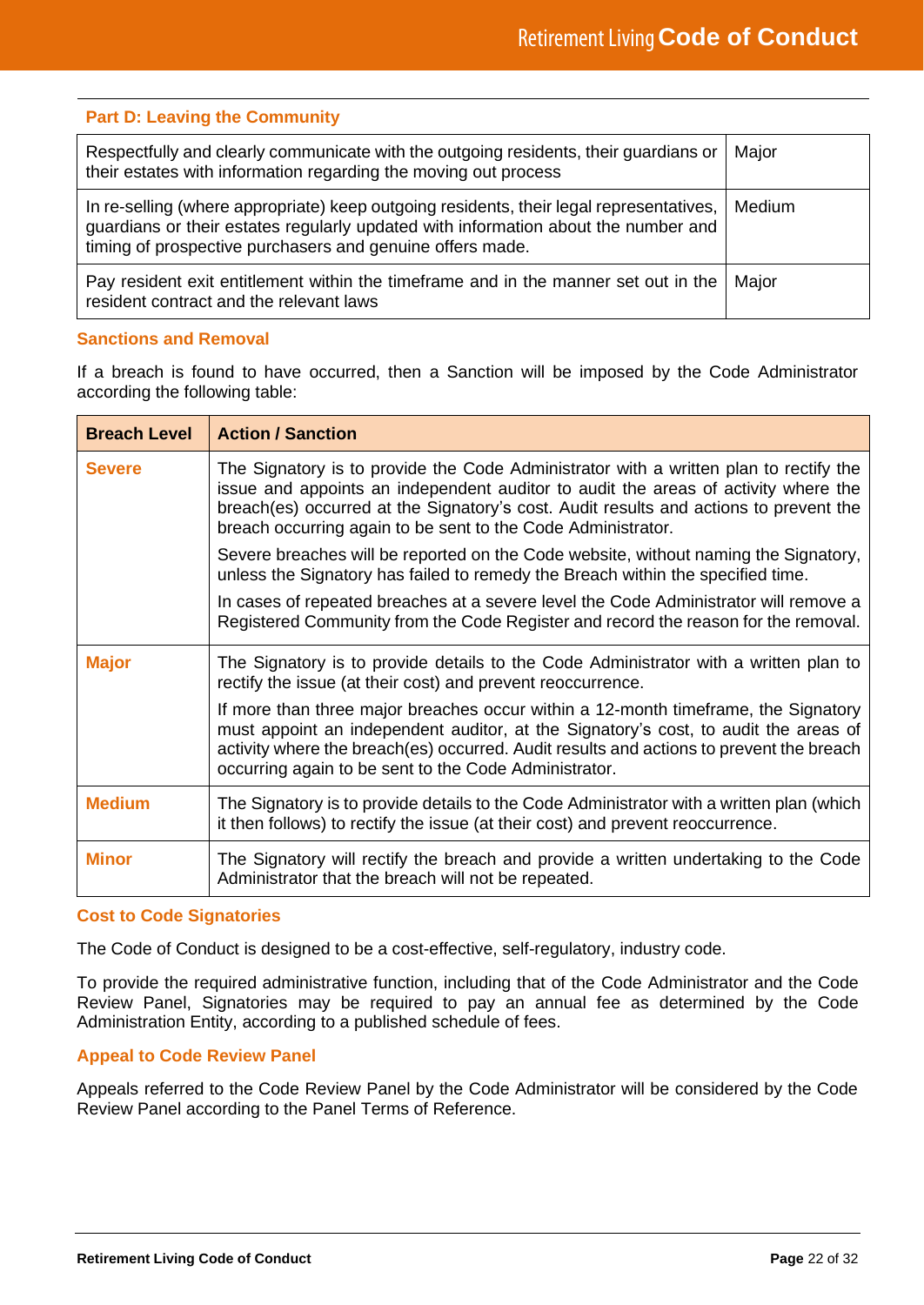### **APPENDIX A Definitions**

#### **Breach Register**

The system maintained by the Code Administrator for recording and tracking breaches of the Code.

#### **Code Administration Entity**

A reference to Retirement Living Code Administration Pty Ltd (ACN 637 232 618).

#### **Code Administrator**

A person, or persons, appointed by the Code Administration Entity to administer the Code.

#### **Code Review Panel**

An independent body appointed to provide oversight, monitoring and review of the Code, its content and matters referred to it by the Code Administrator. The Panel operates according to a Terms of Reference determined by the Code Administration Entity.

#### **Code Commitments**

The rules of the Code of Conduct contained in the section "Commitments" to which Signatories commit.

#### **Code Complaint**

A complaint relating to a breach of the Code in a Registered Community.

#### **Code Compliant**

Means complying with the Code Commitments.

#### **Code Register**

A register maintained by the Code Administrator to record Code Compliance by Registered Communities.

#### **Code Resources**

Additional Code documents and resources that complement the objectives of the Code, and which may be periodically updated by the Code Administrator.

#### **Community Manager**

A person primarily responsible for managing the day-to-day affairs and operations of a Retirement Community and interface with the residents.

#### **Complaint**

A complaint made by a resident, former resident or their representative about an Operator's management of a Retirement Community.

#### **Complaint Management Framework**

The framework, as summarised in the Administration section of this Code, which is designed to assist in the speedy and cost-effective resolution of complaints.

#### **Complaints Management System**

The system within an operator's organisation encompassing all aspects of the policies, procedures, practices, staff, hardware and software used by the Operator for the management of Complaints.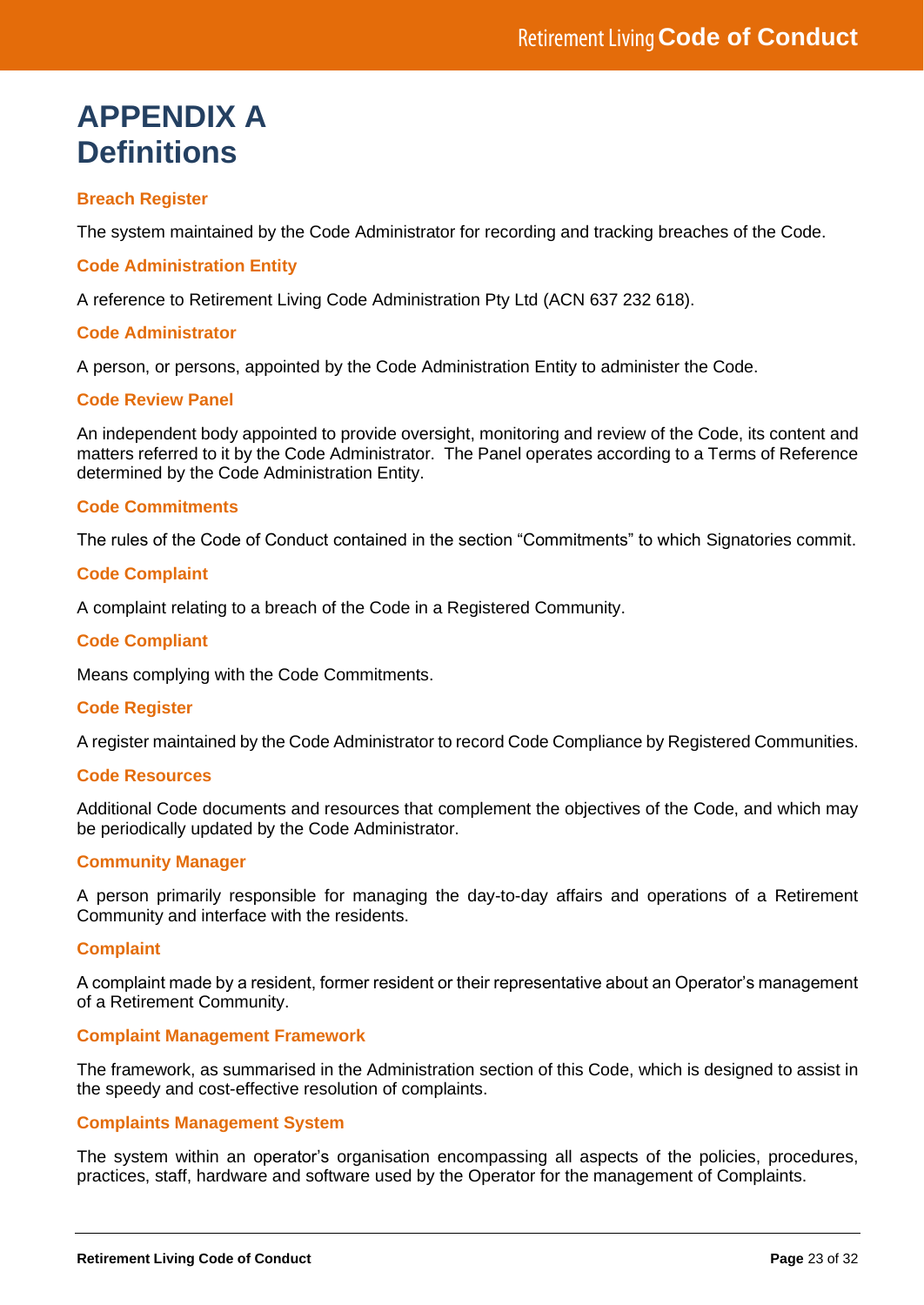#### **Complaints Register**

The system maintained by the Code Administrator for recording and tracking Code Complaints.

#### **Compliance Certificate**

The certificate issued by the Code Administrator to a Code Compliant Registered Community.

#### **Deferred Payment**

A payment, also known as a departure fee, exit fee, deferred management fee, deferred fee, retention amount or outgoing payment, that represents the second amount paid for the home, which may be deferred until after the resident leaves and, in most cases, is payable as a deduction from any resident exit entitlement under the resident contract.

#### **Entry Payment**

The initial amount paid for the purchase, lease or licence of the home at the time of entry into a Retirement Community. It may also be known as a lease premium, loan, licence fee or purchase price.

#### **Operator**

Although the definition varies from state to state, this is the person, company or trust that operates a Retirement Community. It may also mean the owner.

#### **Registered Community**

Is a Retirement Community that has been subscribed to the Code by a Signatory.

#### **Relevant Laws**

The relevant laws include State laws that specifically regulate Retirement Communities and relevant Commonwealth laws, and includes the legislation set out in Appendix D.

#### **Retirement Community**

A term used in this Code to capture a broad range of fit-for-purpose housing in a community environment, designed especially to meet the changing needs of older people and includes retirement villages.

#### **Retirement Village**

A Retirement Community regulated under a relevant state Retirement Village Act or equivalent, that generally offers occupancy via a long-term or lifetime lease or licence agreement between the resident and operator, but may also offer occupation via a rental agreement, freehold title or strata title. Retirement village residents typically make an entry payment for the right to reside in the village, pay ongoing fees such as service fees, rates and utilities throughout their stay, and a deferred payment when they leave.

#### **Sanction**

A sanction is imposed on a Registered Community if there is a finding or admission of a breach of the Code Commitments.

#### **Signatory**

An Operator that subscribes a Retirement Community to this Code and agrees to be bound by Code Commitments.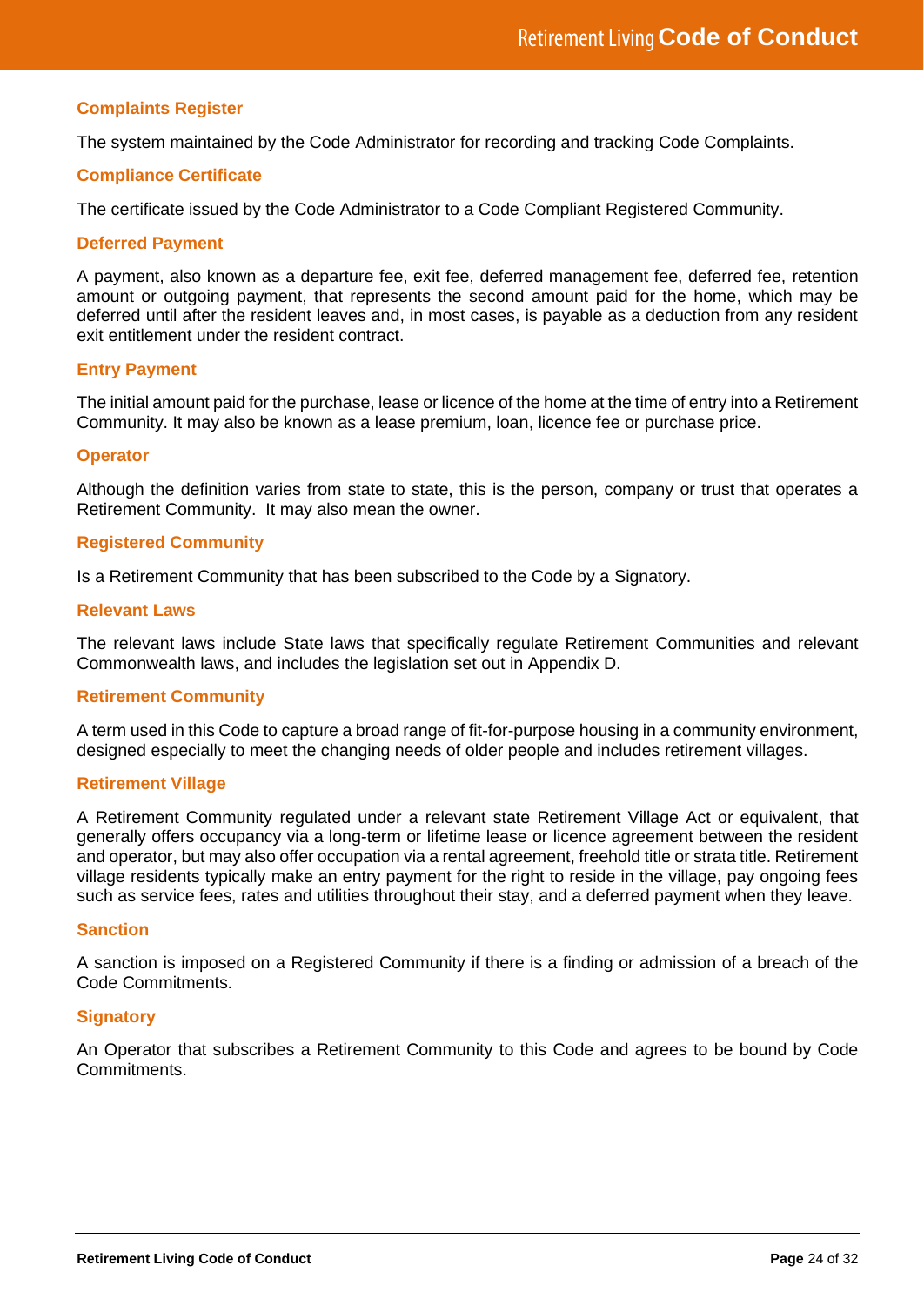### **APPENDIX B Independent Dispute Resolution Services**

The follow pages provide a schedule of some publicly funded mediation services in Australia.

#### **NSW**

Mediation is offered through Community Justice Centres (CJC), as governed by the NSW Department of Justice.

Phone: 1800 990 777 Web: [www.cjc.justice.nsw.gov.au](http://www.cjc.justice.nsw.gov.au/)

NSW courts offer court-annexed alternative dispute resolution.

Advice available through LawAccess NSW.

Phone: 1300 888 529 Web: [www.lawaccess.nsw.gov.au](http://www.lawaccess.nsw.gov.au/)

#### **Queensland**

Mediation is offered through the Dispute Resolution Centre.

Web: [www.qld.gov.au/law/legal-mediation-and-justice-of-the-peace/settling-disputes-out-of](http://www.qld.gov.au/law/legal-mediation-and-justice-of-the-peace/settling-disputes-out-of-court/mediation)[court/mediation](http://www.qld.gov.au/law/legal-mediation-and-justice-of-the-peace/settling-disputes-out-of-court/mediation)

There are six Dispute Resolution Centres across Queensland.

Web: [www.qld.gov.au/law/legal-mediation-and-justice-of-the-peace/settling-disputes-out-of](http://www.qld.gov.au/law/legal-mediation-and-justice-of-the-peace/settling-disputes-out-of-court/dispute-resolution-centres)[court/dispute-resolution-centres](http://www.qld.gov.au/law/legal-mediation-and-justice-of-the-peace/settling-disputes-out-of-court/dispute-resolution-centres)

#### **Victoria**

Mediation is offered through the Dispute Settlement Centre of Victoria (DSCV). The DSCV provides appropriate dispute resolution services for retirement village residents or management who need assistance. There are 14 offices throughout Victoria.

Phone: 1300 372 888 Web: [www.disputes.vic.gov.au](http://www.disputes.vic.gov.au/)

#### **South Australia**

Mediation is available through the Courts Administration Authority of South Australia. Either party can contact the mediation unit.

Phone: 08 8204 2444 Email: [mediation@courts.sa.gov.au](mailto:mediation@courts.sa.gov.au)

#### **Western Australia**

Mediation is available through all Western Australian courts and the State Administrative Tribunal. The Citizens Advice Bureau also offers a mediation service as well as legal advice.

Phone: 08 9221 5711 Web: [www.cabwa.com.au](http://www.cabwa.com.au/)

#### **Australian Capital Territory**

The Australian Capital Territory Civil and Administrative Tribunal is authorised to deal with disputes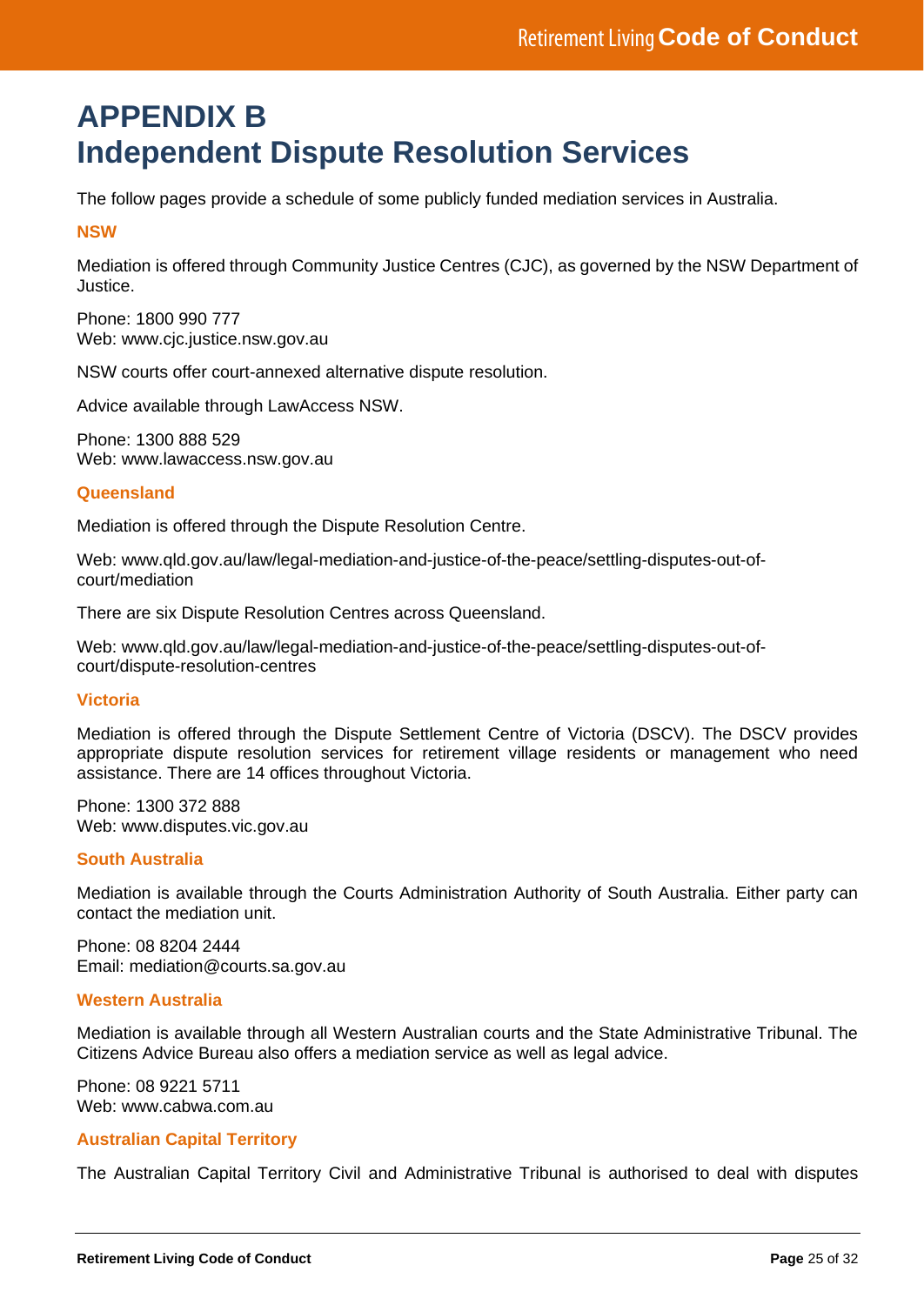regarding retirement villages and does offer mediation as a dispute resolution pathway.

Phone: 02 6207 1740 Web: [www.acat.act.gov.au](http://www.acat.act.gov.au/)

The Conflict Resolution Service (CRS) also offers free dispute resolution advice and services.

Phone: 02 6190 7100 Web: [www.crs.org.au](http://www.crs.org.au/)

#### **Northern Territory**

The Community Justice Centre is a Northern Territory Government service offering free community mediation at local venues across the Territory.

Phone: 1800 000 473 Email: [cjc@nt.gov.au](mailto:cjc@nt.gov.au)

#### **Tasmania**

Advocacy Tasmania is an independent service offering free community advocacy.

Phone: 1800 005 131 Website: www.advocacytasmania.org.au

Advocacy Tasmania also operates the Tasmanian Elder Abuse Helpline on behalf of the Tasmanian Government.

Phone: 1800 441 169 Email: [eahelpline@advocacy.com](mailto:eahelpline@advocacy.com)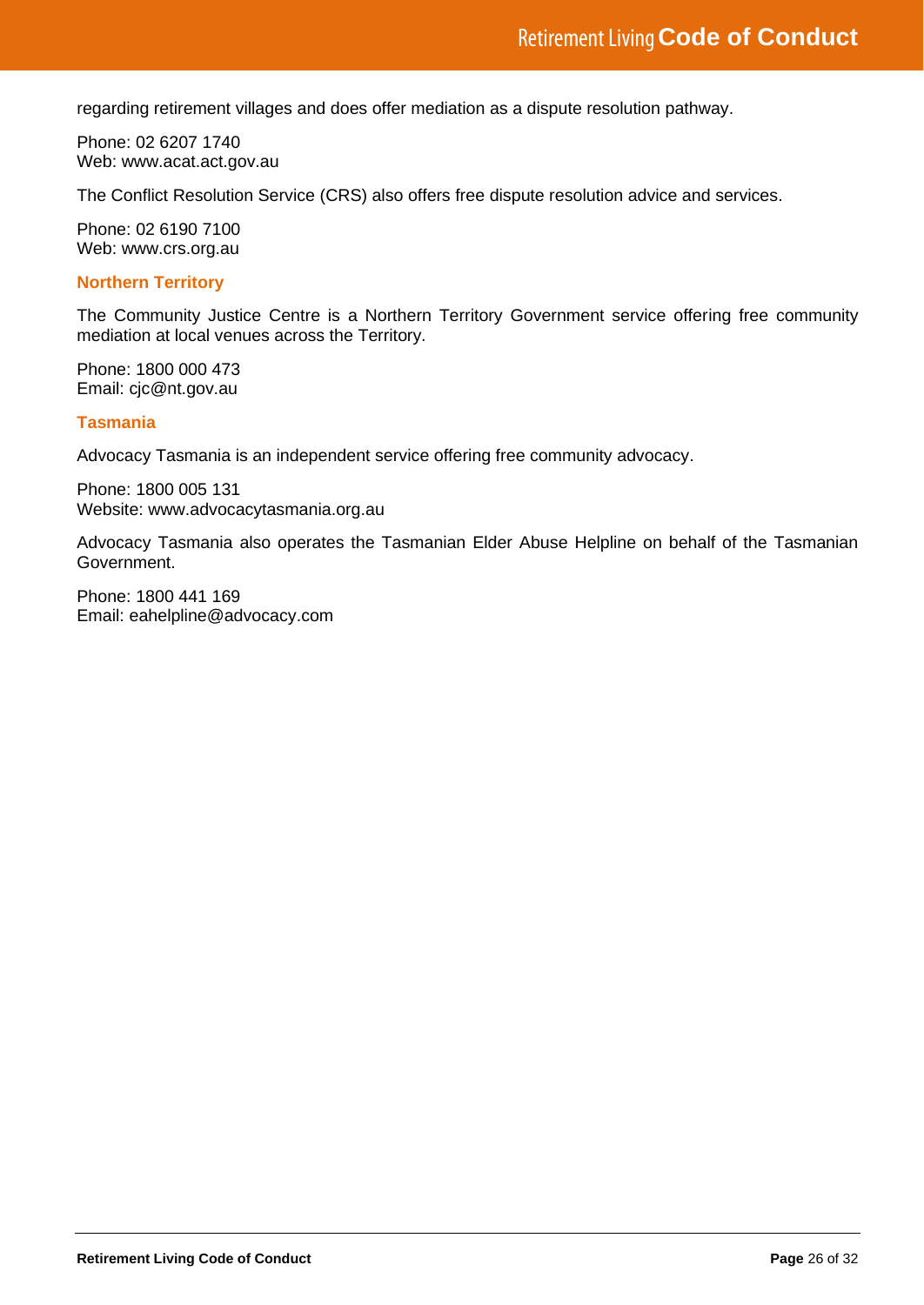### **APPENDIX C Schedule of Code Resources**

In addition to this core document, the Code Administrator provides additional Code Resources in order to:

- assist Signatories understand and meet the Code Commitments;
- assist stakeholders understand the structure and operation of the Code;
- assist with the promotion and adoption of the Code; and
- generally assist in achieving the Code's objectives.

The Code Administrator has both the authority and intention to periodically update Code Resources as it deems appropriate.

The resources can take the form of summary documents, checklists and forms, policies and procedures, diagrams and protocols. Current resources include the following documents:

- Code of Conduct *Overview*
- Code of Conduct *Annual Compliance*
- Code of Conduct *Complaints Handling Guidelines*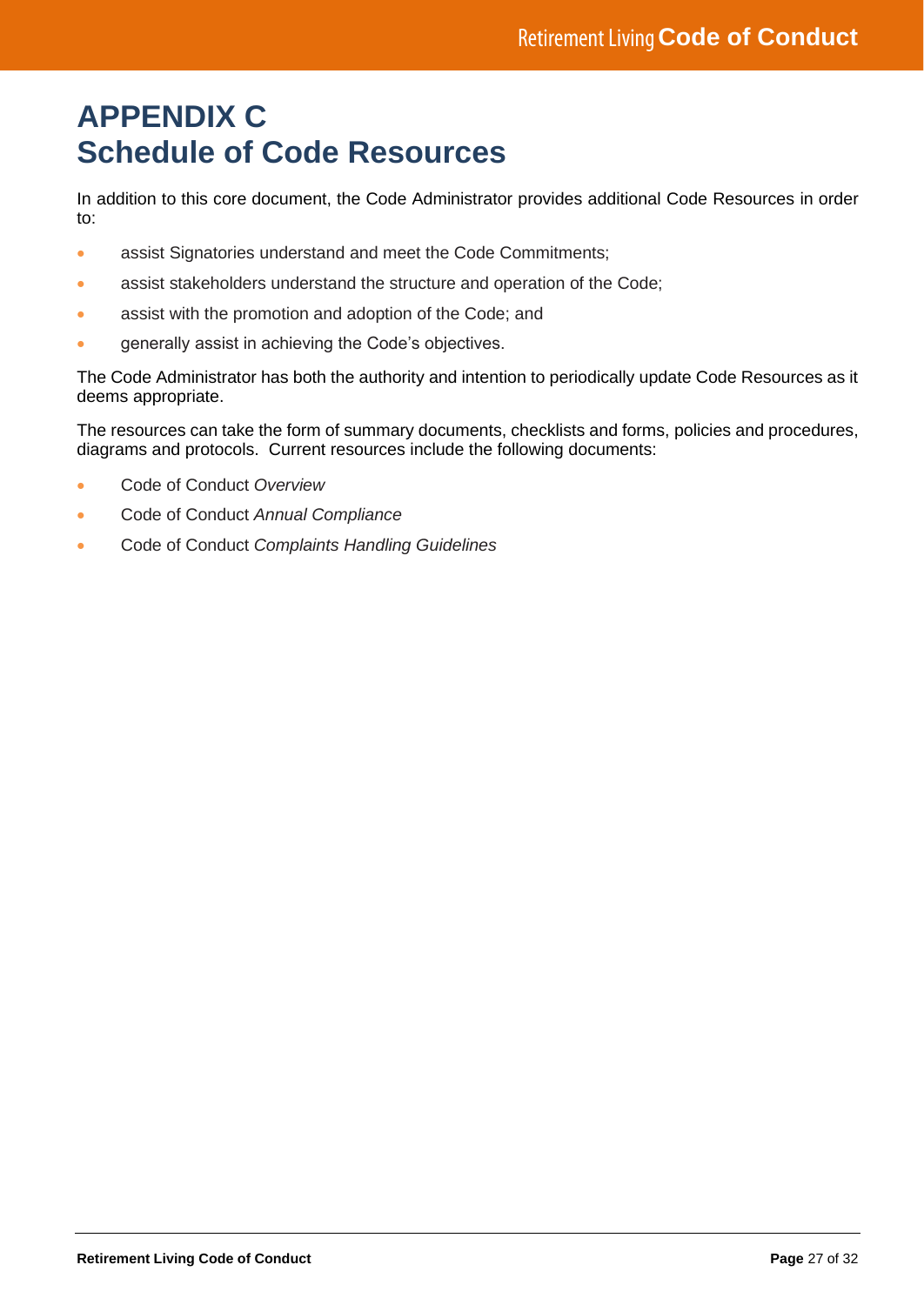### **APPENDIX D Legislative Framework**

Operators and residents have rights and obligations at both state and federal levels. The relevant jurisdictions are determined by the location of the Retirement Community, the type of Community and the facilities and services offered. Some of the most relevant legislation is scheduled here.

#### **Federal**

- Competition and Consumer Act 2010
- Employment law and regulations
- Work Health and Safety Act 2011 and workplace health and safety laws regulations

#### **Australian Capital Territory**

- Retirement Villages Act 2012
- Residential Tenancies Act 1997

#### **New South Wales**

- Retirement Villages Act 1999
- Residential Tenancies Act 2010
- Residential (Land Lease) Communities Ac 2013
- Strata Schemes Management Act 2015

#### **Northern Territory**

- Retirement Villages Act 2016
- Residential Tenancies Act 1999
- Caravan Parks Act 2015
- Unit Title Schemes Act

#### **Queensland**

- Retirement Villages Act 1999
- Residential Tenancies and Rooming Accommodation Act 2008
- Manufactured Homes (Residential Parks) Act 2003
- [Body Corporate and Community Management Act 1997](https://www.legislation.qld.gov.au/view/html/inforce/current/act-1997-028)

#### **South Australia**

- Retirement Villages Act 2016
- Residential Tenancies Act 1995
- Residential Parks Act 2007
- Strata Titles Act 1988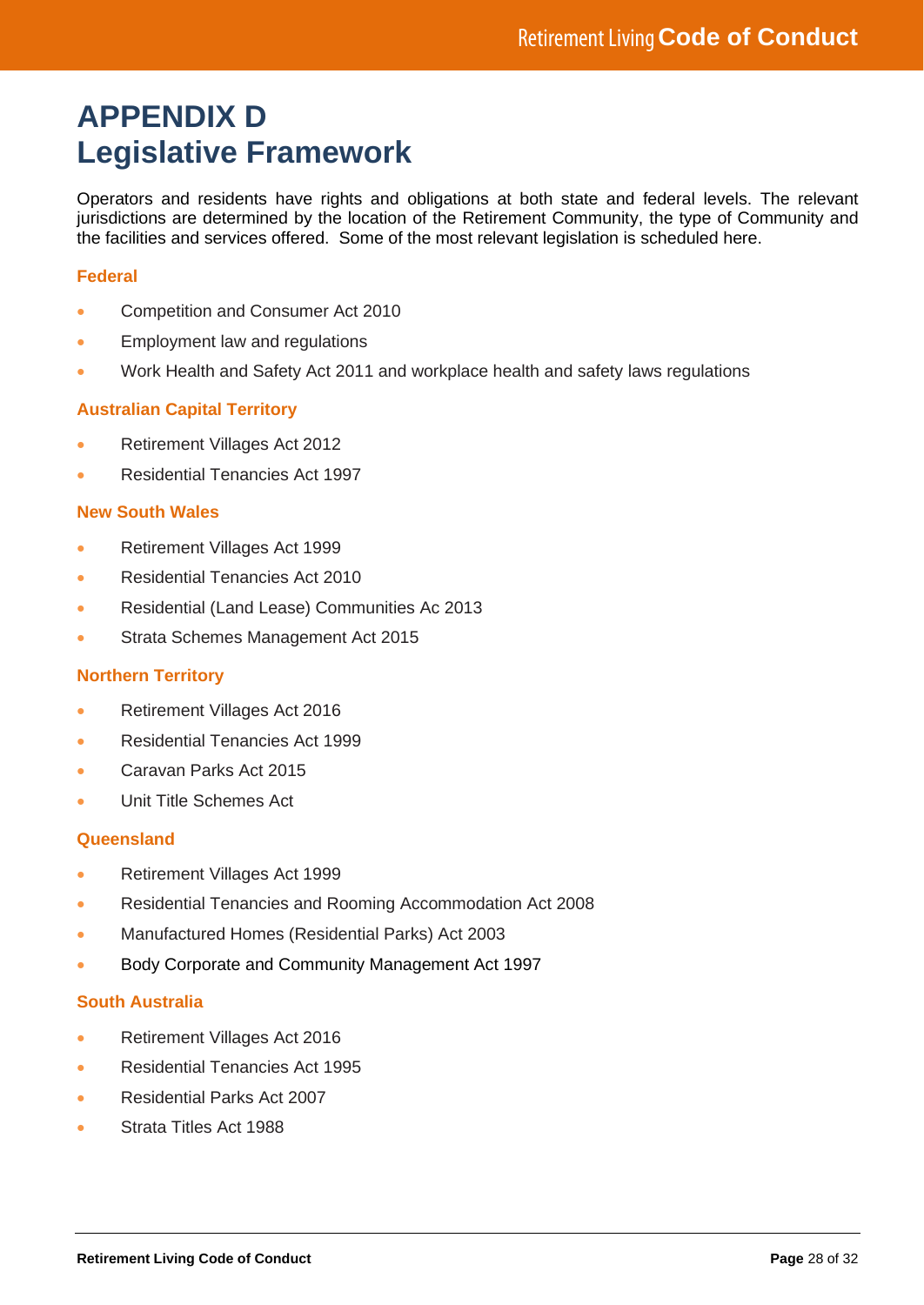#### **Tasmania**

- Retirement Villages Act 2004
- Residential Tenancy Act 1997
- Strata Titles Act 1998

#### **Victoria**

- Retirement Villages Act 1986
- Residential Tenancies Act 1997
- Owners Corporations Act 2006

#### **Western Australia**

- Retirement Villages Act 1992
- Residential Tenancies Act 1987
- Residential Parks (Long-stay Tenants) Act 2006
- Strata Titles Act 1985